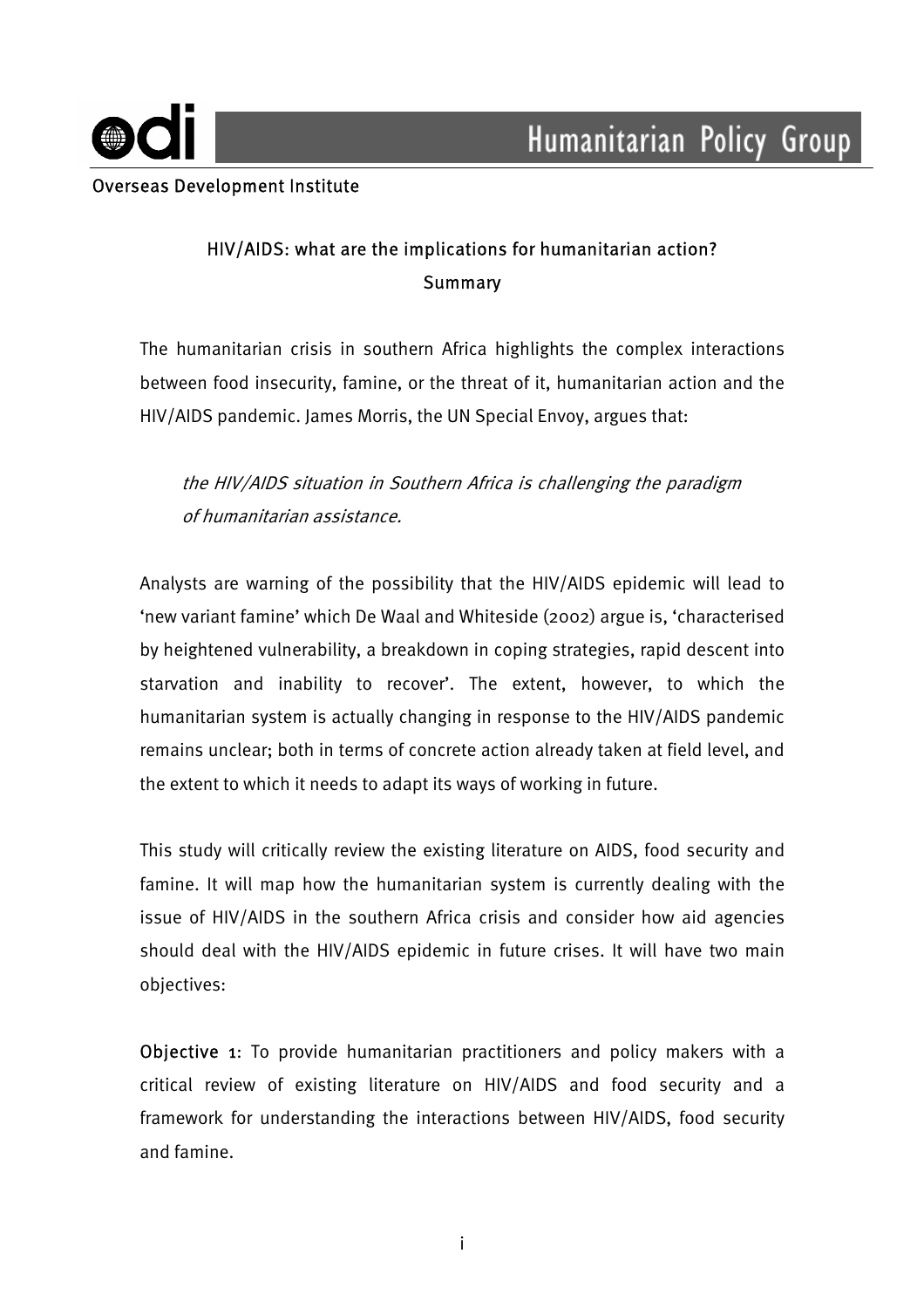Objective 2: To summarise and disseminate the lessons learnt by the humanitarian community from the crisis in southern Africa, in dealing with the links between HIV/AIDS and acute food insecurity, and suggest possible avenues for future good practice.

The project will tackle key conceptual issues raised by the southern Africa crisis such as definitions of famine and the impact of HIV/AIDS on triggering crises and recovering from them. It will examine where humanitarian assistance should be situated in the overall response to the epidemic.

The focus of the second objective will be on specific, practical findings and recommendations for humanitarian actors. It will ask, what areas need to be developed in applying a 'HIV lens' to humanitarian programming? This will encompass questions around how to incorporate AIDS issues in early warning, assessment and targeting, how food and nutrition programmes should adapt and whether broader responses are needed, encompassing other sectors.

The research methods used will include a literature review and two months field work in southern Africa, where interviews would be conducted with key actors in the humanitarian system. It will investigate the grey literature of assessments, project proposals and reports to look into questions such as assessment and targeting methodologies, nutrition and mortality data.

The Humanitarian Policy Group at ODI brings to this issue a proven track record in conducting field research and expertise in state of the art reviews in key areas of humanitarian policy. One of the core strengths of the Humanitarian Policy Group in ODI is its ability to disseminate findings widely to key humanitarian practitioners, policy makers and researchers. ODI will develop a collaboration with the Department of International Health and Development at Tulane University, which will be involved in supporting the literature review, interviewing key US agencies and participating in the field-work. Tulane's existing areas of

ii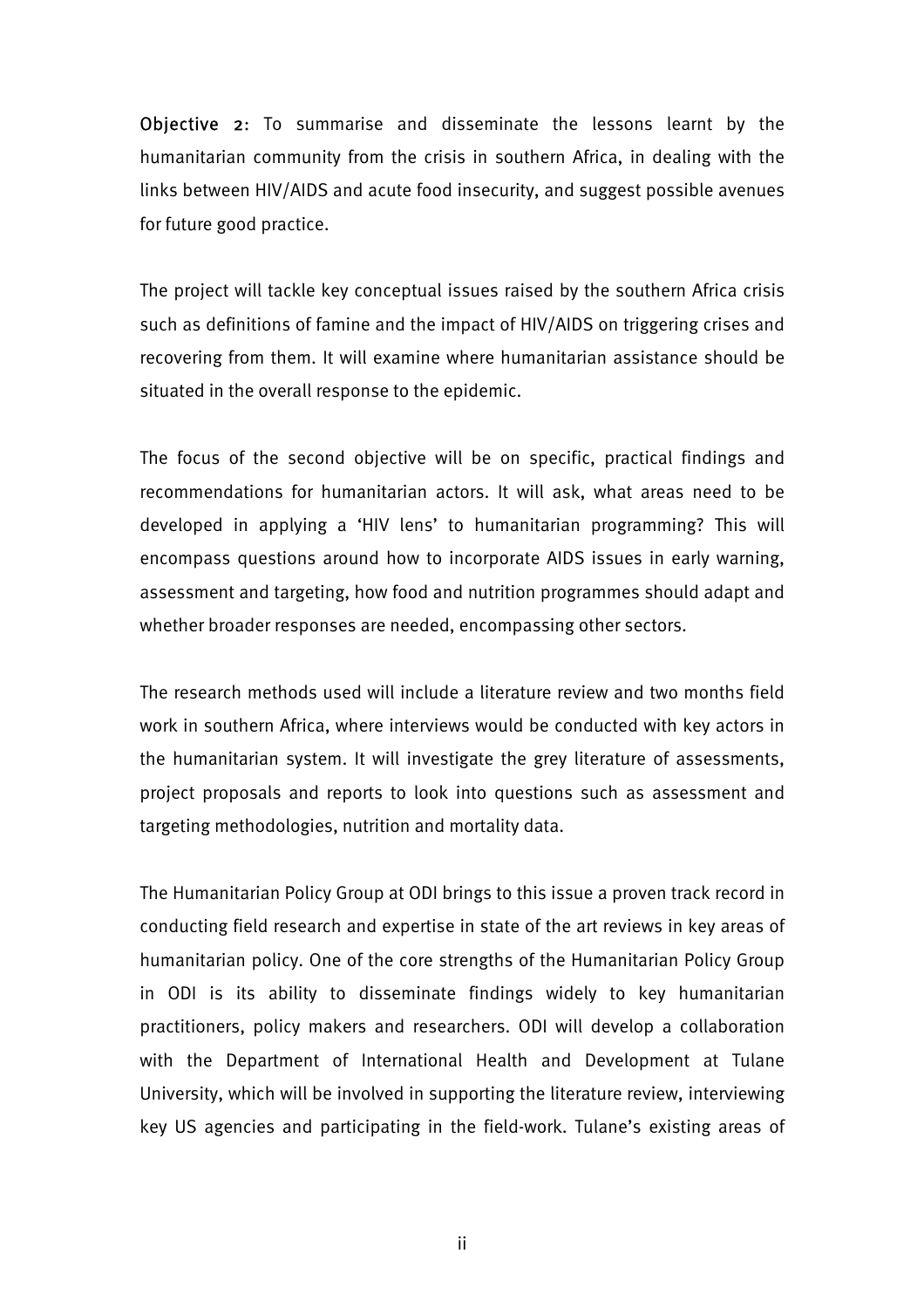expertise in public health, nutrition and HIV/AIDS will complement ODI's strengths in humanitarian policy.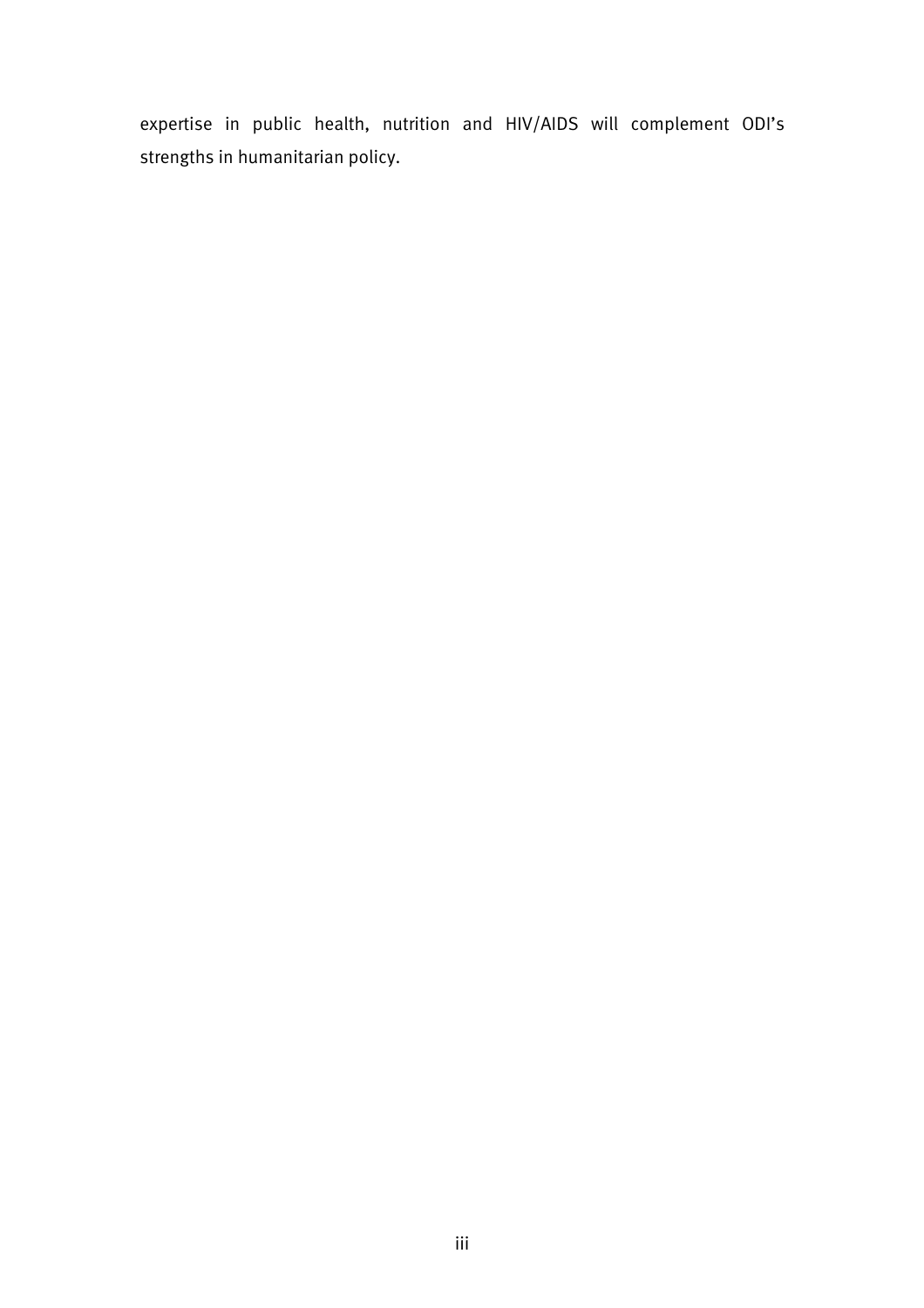

 **Overseas Development Institute** 

## HIV/AIDS: what are the implications for humanitarian action?

### 1. Introduction

The current humanitarian crisis in southern Africa has highlighted the complex interactions between food insecurity, famine, or the threat of it, humanitarian action and the HIV/AIDS pandemic. James Morris, the UN Special Envoy argues that:

'The HIV/AIDS situation in Southern Africa is challenging the paradigm of humanitarian assistance.' (World Food Programme 2002)

Analysts are warning of the possibility that the HIV/AIDS epidemic will lead to 'new variant famine' which De Waal and Whiteside (2002) argue is, 'characterised by heightened vulnerability, a breakdown in coping strategies, rapid descent into starvation and inability to recover'. The extent, however, to which the humanitarian system is actually changing, in response to the HIV/AIDS pandemic remains unclear; both in terms of concrete action already taken at field level, and the extent to which it needs to adapt its ways of working in future.

This study will critically review the existing literature on AIDS, food security and famine. It will map how the humanitarian system is currently dealing with the issue of HIV/AIDS in the southern Africa crisis and consider how it should be dealt with in future. It will have two main objectives:

Research Objective 1: To provide humanitarian practitioners and policy makers with a critical review of existing literature on HIV/AIDS and food security and a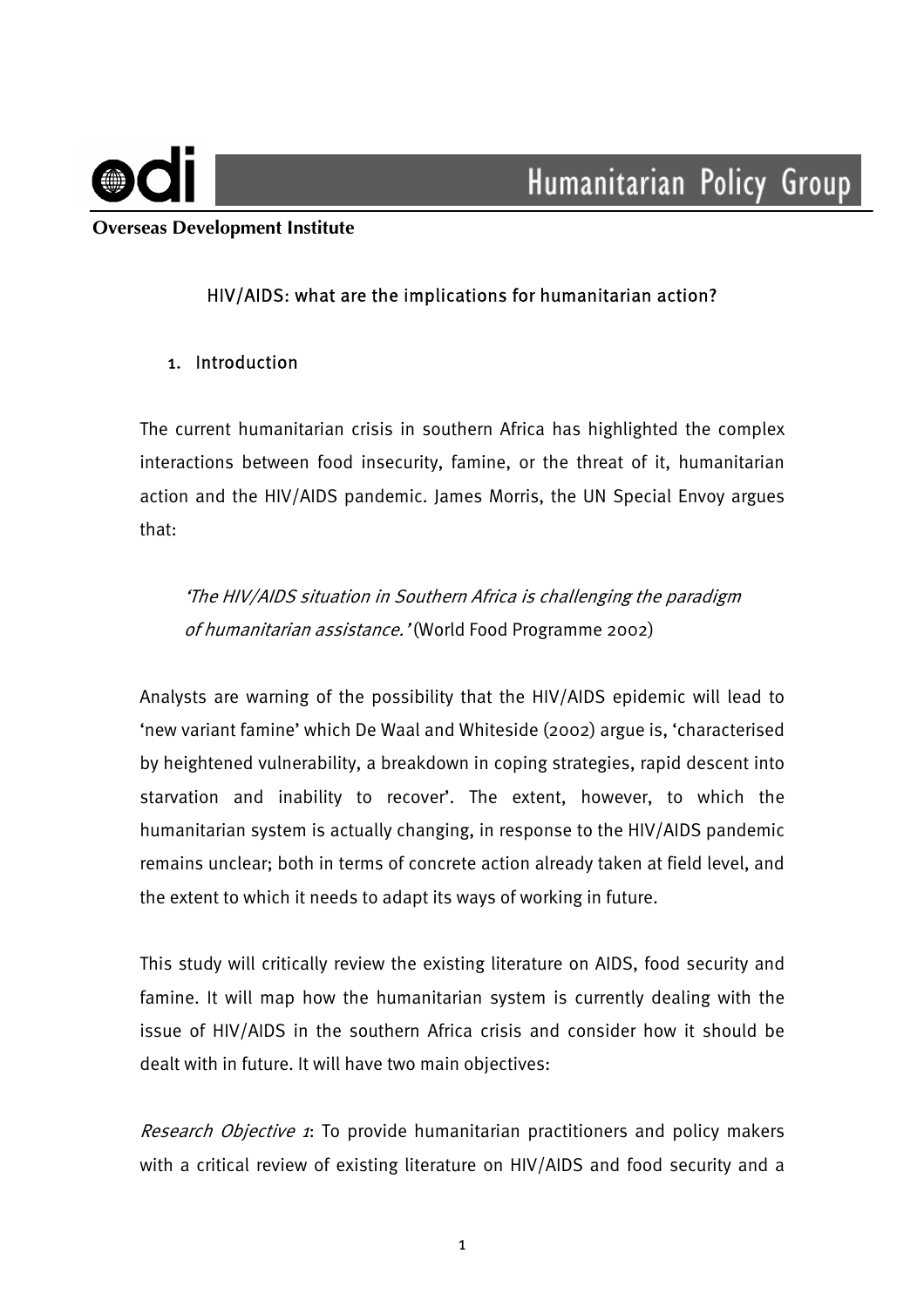framework for understanding the interactions between HIV/AIDS, food security and famine.

Research Objective 2: To summarise and disseminate the lessons learnt by the humanitarian community from the crisis in southern Africa, in dealing with the links between HIV/AIDS and acute food insecurity, and suggest possible avenues for future good practice.

# 2. HIV/AIDS, humanitarian action and food security: a review of the main issues

## A. HIV/AIDS and Food Security

The impact of HIV/AIDS in sub-Saharan Africa is already devastating and will continue to be so for decades to come. UNAIDS/WHO (2002) estimate that 28.5 million adults and children live with HIV/AIDS in Africa, with 2.4 million Africans having died of AIDS in 2002 alone.

An increasing body of research has demonstrated the profound effect that HIV/AIDS is having on livelihoods in sub-Saharan African. This literature on HIV/AIDS and food security has been developing rapidly in the last few years. Several useful summaries of it exist (White and Robinson 2000; Barnett and Whiteside 2002; Baylies 2002; Haddad and Gillsepie 2001).

The key impacts are seen in terms of declining household labour availability leading to lowered agricultural productivity, the threat to household incomes due to increased expenditures on health care and funerals, the sale of assets needed to cope with sickness and death and the increasing strain on social capital as communities struggle to absorb the impact of increasing numbers of orphans and destitute households. There is also an important literature on the gender dimensions of the AIDS epidemic (Baylies and Bujra 2000) that highlights the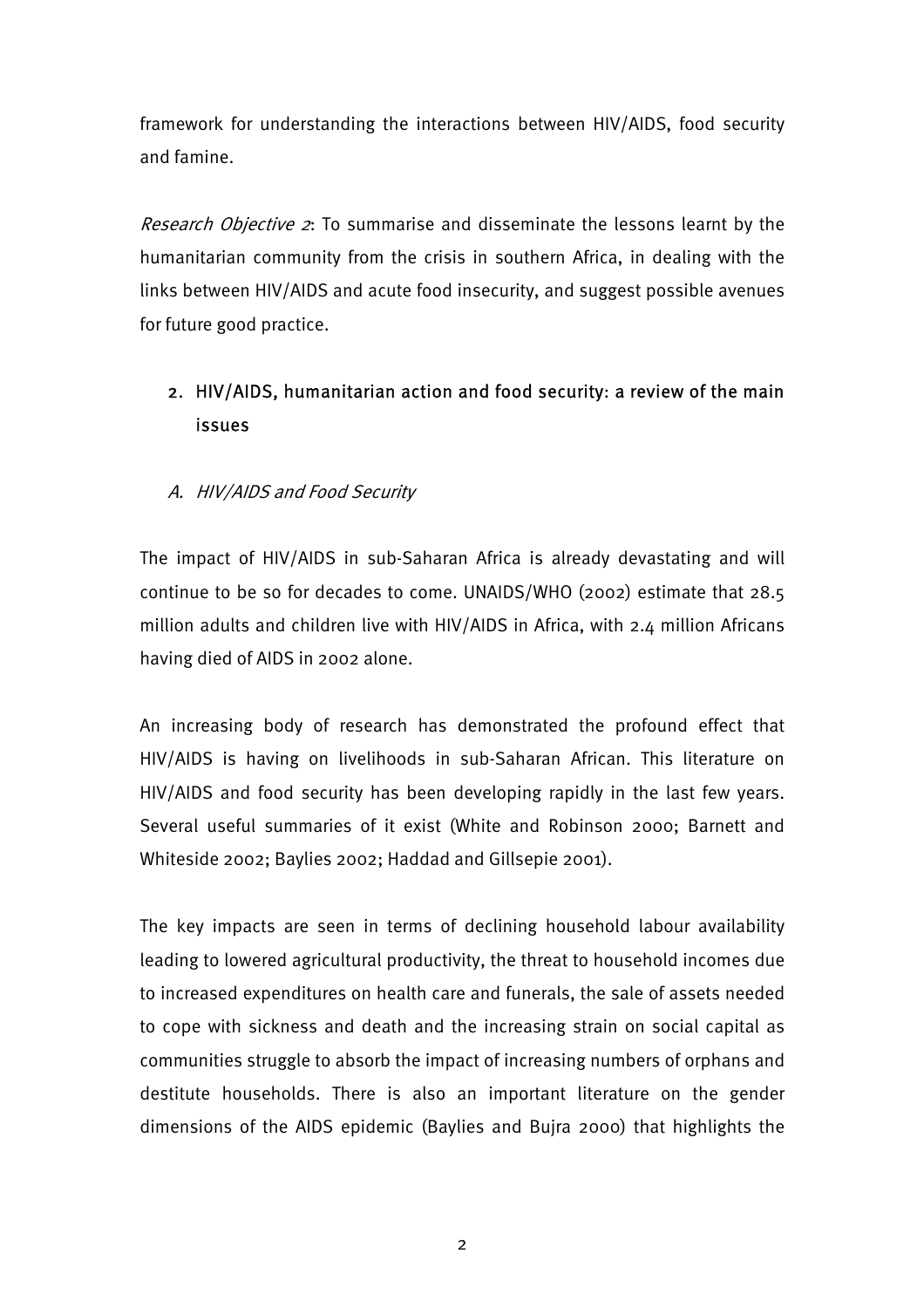importance of placing gender relations at the heart of understanding, and responding to, the epidemic.

Different theoretical and conceptual frameworks and literatures are being used to understand the impact of HIV/AIDS on livelihoods and food security. The most commonly used are the sustainable livelihoods framework (Stokes 2003) and the coping strategies literature (Corbett 1988, Davies 1996). The sustainable livelihoods framework models the impact of HIV/AIDS on livelihoods in terms of the five sources of household capital (human, financial, natural, physical and social) and sees HIV/AIDS as a shock to both individual households and communities. The adaptations and responses made by households to these impacts are being described in similar terms to the literature on coping strategies in response to drought and famine. However, the term 'coping' has been criticised on the grounds that many households are 'not coping but struggling' (Rugalema 2000). Save the Children are working on an updated version of the household economy approach, a Labour Assets Allocation Model, that can be used to model the impact of HIV/AIDS on the economy of individual households (Petty 2003; Save the Children 2000).

The majority of the existing literature has focused on the impact of HIV/AIDS in 'normal' or 'development' situations. The question of the interaction between HIV/AIDS and other shocks and its impact on livelihoods and food security during periods of extreme stress remains relatively unexplored. As De Waal and Tumushabe (2003) argue, 'concerning HIV/AIDS and acute food insecurity and famine, there is a dearth of systematic information'.

### B. HIV/AIDS and Humanitarian Action

The humanitarian literature, where it considers HIV / AIDS, has largely focused on the links between HIV / AIDS and emergencies in conflict and refugee situations (Smith 2002; UNAIDS 1997; CAFOD 2001). The focus has largely been on the increased risk of infection among affected populations caused by the destruction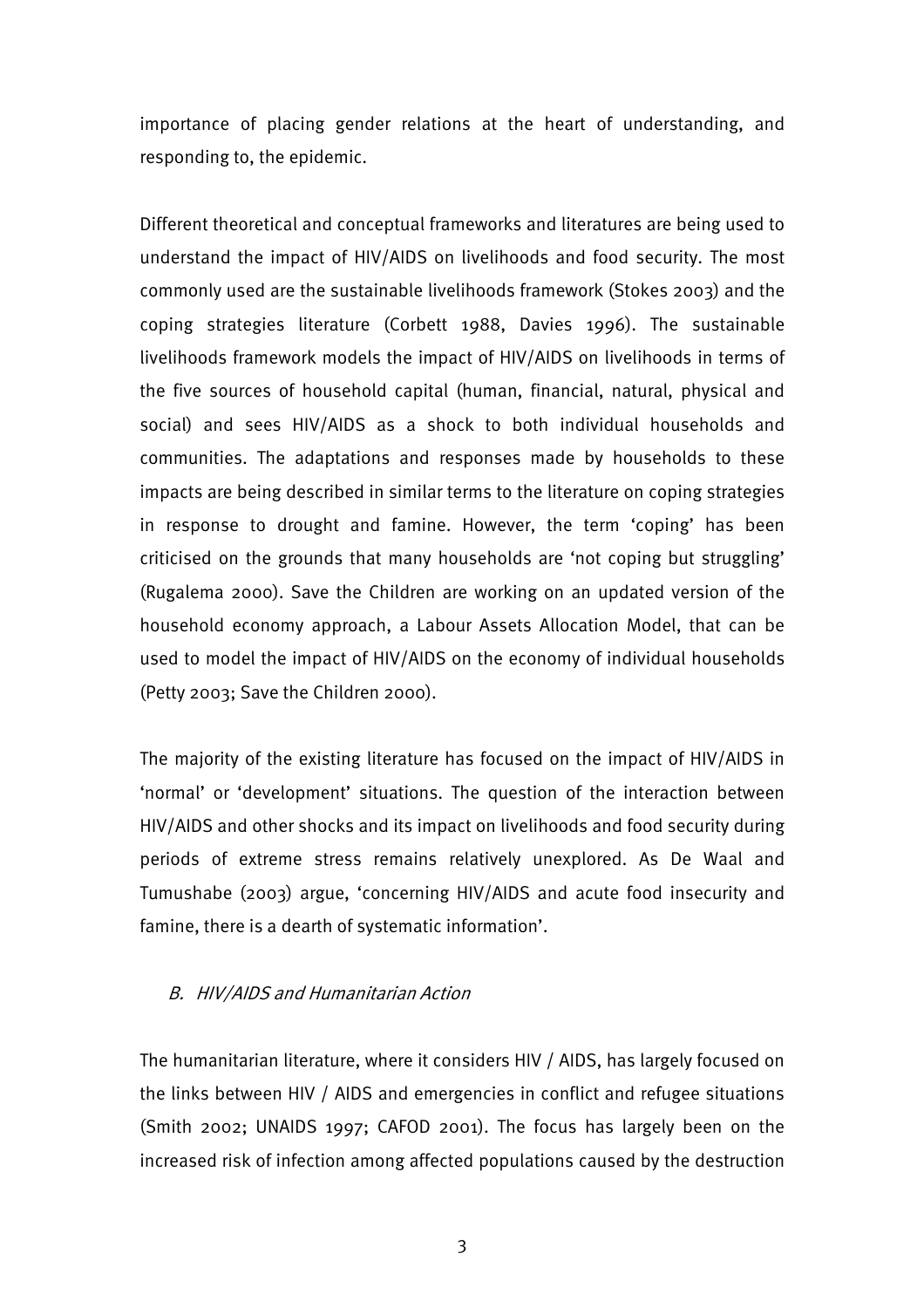and disruption caused by emergencies and ways in which humanitarian responses can reduce vulnerabilities to infection.

The southern Africa crisis forced the issue of HIV/AIDS in non-conflict situations to the top of the humanitarian agenda. The argument that HIV/AIDS was a central component to the southern Africa crisis came about gradually. Initially defined as a food crisis caused by a combination of bad weather, bad governance and underlying poverty, AIDS was moved to the forefront of the agenda following the visit of the Special Envoy to southern Africa in 2002 (Darcy et al 2002, WFP 2002). Certainly, Southern Africa has some of the world's highest rates of HIV/AIDS infection. Rates of sero-prevalence among adults are estimated to range from a low of 12% in Mozambique to a high of 34% in Zimbabwe (UNAIDS 2002).

The southern Africa crisis also raises a series of more practical questions around the programming of humanitarian aid in the context of an HIV/AIDS epidemic. Do areas such as assessment, targeting and service delivery need to be adapted and should a wider response beyond the focus on food delivery be considered? (Darcy et al 2002) The ongoing relief operation in southern Africa has left humanitarian agencies grappling at the field level with these questions. This has started to produce a body of practice in terms of responding to widespread food insecurity in the context of an HIV/AIDS epidemic (UNAIDS and RIASCO 2002; World Food Programme 2003, FANTA 2002). Practitioners on the ground have had to forge ahead with developing tools such as assessment and targeting methodologies but this practice remains largely within a grey literature of project documents and reports. There is therefore a need for research and policy to catch up with practice on the ground and clearly document what has already been achieved.

As the southern Africa crisis developed, Alex De Waal published a series of articles (De Waal and Tumushabe 2003; De Waal and Whiteside 2002; De Waal 2002) in which he argued that:

4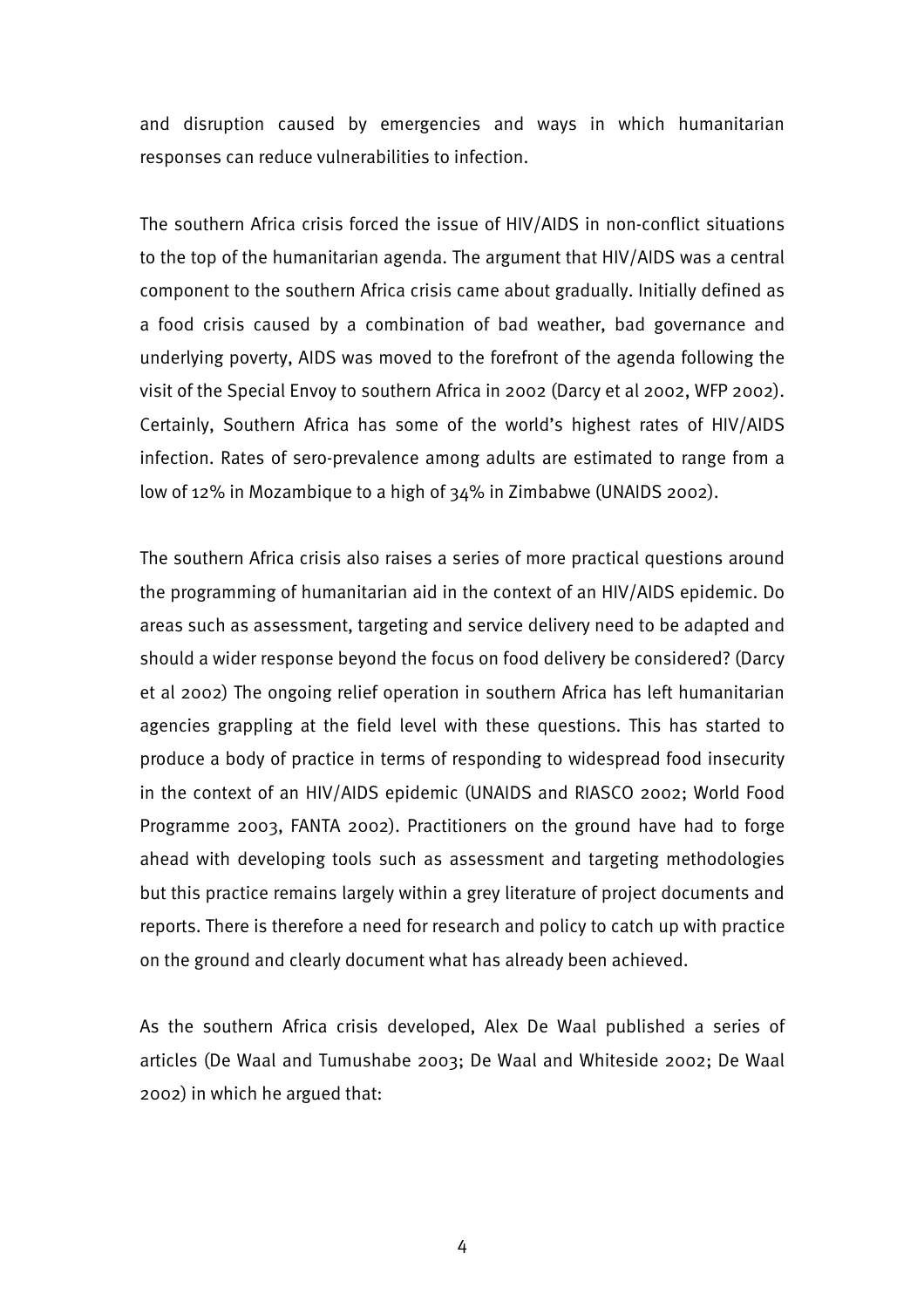HIV/AIDS has such far reaching adverse implications that we are witnessing a 'new variant famine' (De Waal and Whiteside 2002).

De Waal argues that the models which have been developed for understanding peacetime famine in Africa depend on assumptions about household labour supply, skills endowments and long-term viability, which no longer necessarily apply in an HIV/AIDS epidemic. De Waal and Whiteside (2002) highlight four new factors, which characterise those affected by the HIV/AIDS epidemic; household labour shortages, loss of assets and skills due to adult mortality, the burden of care for sick adults and orphans and the vicious interactions between malnutrition and HIV. The impact of these new factors is that the effectiveness of traditional strategies used to cope with famine are reduced and in some cases rendered impossible or dangerous. For example, reducing food consumption is particularly dangerous for HIV positive individuals who have higher than normal nutritional needs. They conclude that in 'new variant famine' the prospects for a sharp decline into famine are increased, and the possibilities for recovery are reduced.

'New variant famine' is presented as a hypothesis that has not yet been validated by research; 'the hypothesis cannot be considered proven, but it provides a framework for policy-making, relief provision, monitoring and research' (De Waal and Whiteside 2002).

It is important to stress this point because the power and plausibility of the argument has led to it being widely quoted and adopted as fact rather than hypothesis, for example;

Unlike previous emergencies in Africa, the 'new variant' famine arising from HIV/AIDS impacts the core productive cohort of adults, rather than the marginal producers' (USAID 2002).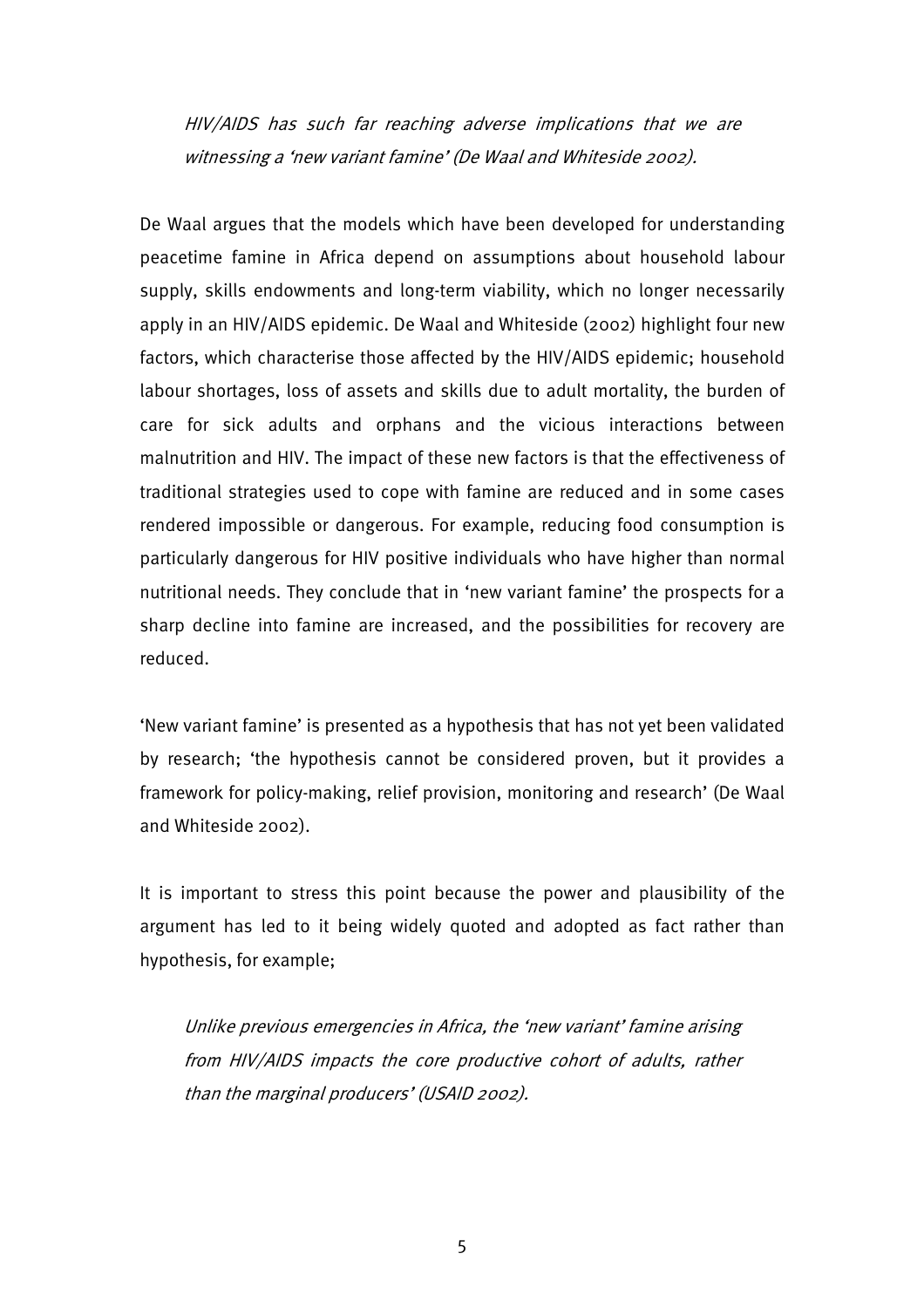The risk here is that a hypothesis about the possible future impact of HIV/AIDS gets transformed into an explanation of the current crisis. As De Waal and Whiteside (2003) point out with respect to the food crisis in southern Africa, "despite the large numbers of people 'in need', there is as yet no evidence of rampant malnutrition and starvation." The emphasis on HIV/AIDS also risks marginalising other factors, particularly political ones, and, therefore, could be used as a new and convenient way of depoliticising food crises. Whilst not proposing to test the 'new variant famine' hypothesis this study will critically review both its usefulness as a framework for research and action and the ways in which it is being adopted by various stakeholders as a useful narrative (Roe 1991).

As the new variant famine hypothesis suggests, the current southern Africa crisis is challenging conceptions of what defines famine and crisis. Even the terms famine and crisis themselves rely, in part, on a consensus about what is normal and the notion that crises are transitory. Just as some long running conflicts in Africa have introduced the concept of permanent crisis or the 'normalisation of crisis', the HIV/AIDS pandemic and levels of poverty in large parts of Africa raises the spectre of chronic crisis in countries at peace (Bradbury 2000).

The epidemic requires us to re-examine fundamental definitions of famine, vulnerability and risk. The devastating impact of the HIV/AIDS epidemic will be felt for decades and there is clearly likely to be a need for both humanitarian and development assistance in mitigating its impact. As emergency relief is frequently portrayed as a short-term response to immediate needs there have been calls to adopt a development rather than a relief response; 'the donor community therefore needs to adopt a more developmental approach rather than a disaster relief approach' (USAID 2002). Others, however, have called for the HIV/AIDS epidemic to be seen, in its own right, as a humanitarian emergency; 'the representative of the FAO .. suggested that the meeting identify HIV/AIDS as an emergency requiring an emergency response' (UNAIDS and RIASCO 2002).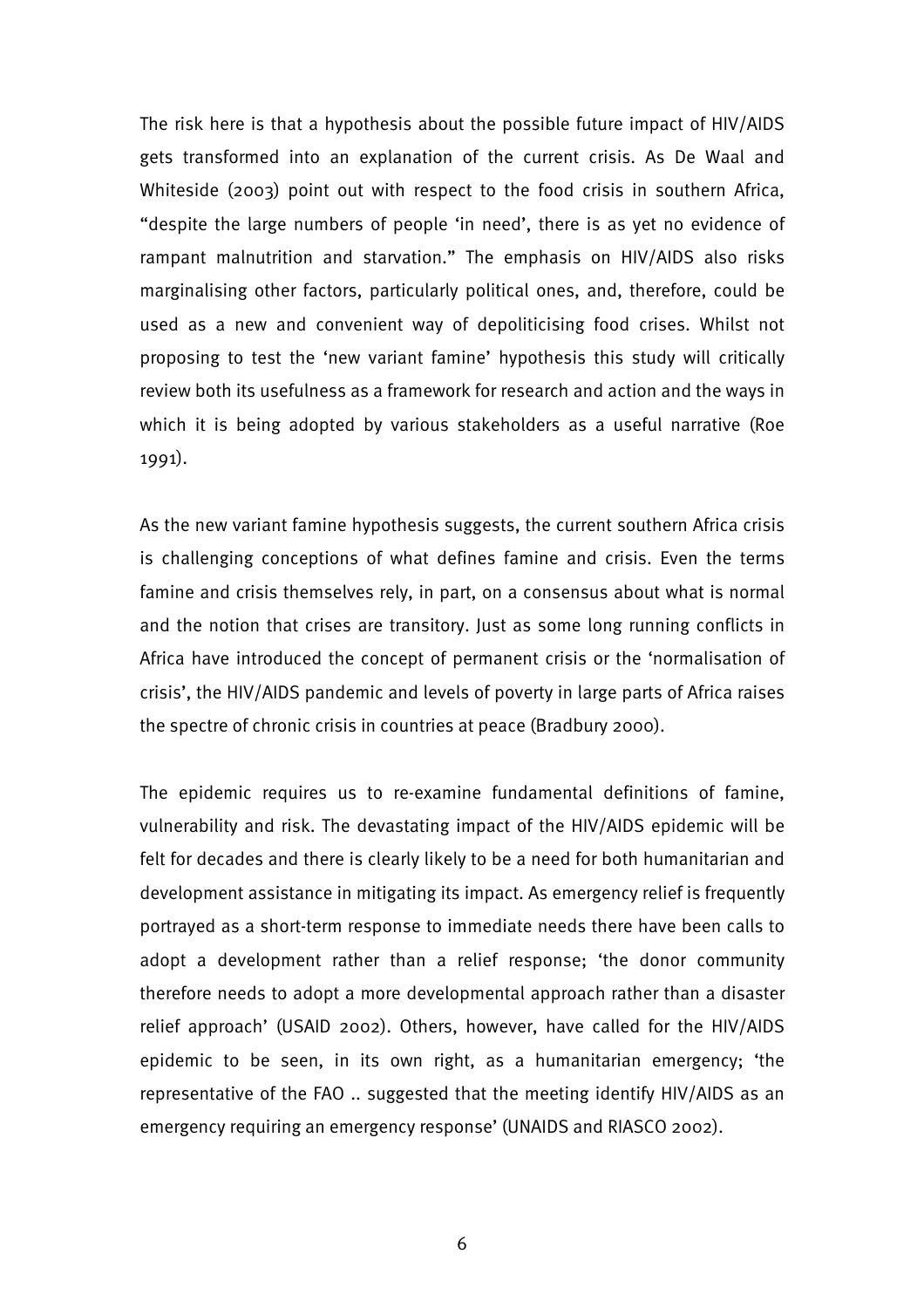There is, therefore, a need for clarity in understanding where humanitarian aid should be situated within the wider response to the HIV/AIDS epidemic. At the moment, there appears to be growing confusion between different arguments being made about the relationship between HIV / AIDS and food insecurity and what should be done in mitigation. In the literature it is possible to distinguish between the following main approaches:

- 1. The argument that HIV/AIDS in and of itself should be seen as an emergency issue worthy of an emergency response due to the devastating impact it is having on mortality, morbidity and livelihoods.
- 2. The argument that the impact of HIV/AIDS on livelihoods means that some form of safety net or welfare system will be needed for those worst affected. At the same time development processes will need to mainstream HIV/AIDS issues in devising appropriate mitigation strategies. Relief will be needed as a long-term safety net in conjunction with other, more development orientated, interventions.
- 3. The argument that the HIV/AIDS epidemic has greatly increased the food insecurity of people and that this has increased their vulnerability to other shocks. There is therefore a possibility that natural and complex disasters will start earlier, last longer and be triggered more easily. The humanitarian community will need to adjust its way of doing business to take this hugely increased vulnerability to shocks into account.
- 4. The De Waal argument that the HIV/AIDS epidemic is causing and will cause 'new variant famines'. The impacts of HIV/AIDS are so devastating that we are facing, 'a new kind of acute food crisis in which there is no expectation of a return to either sustainable livelihoods or a demographic equilibrium'.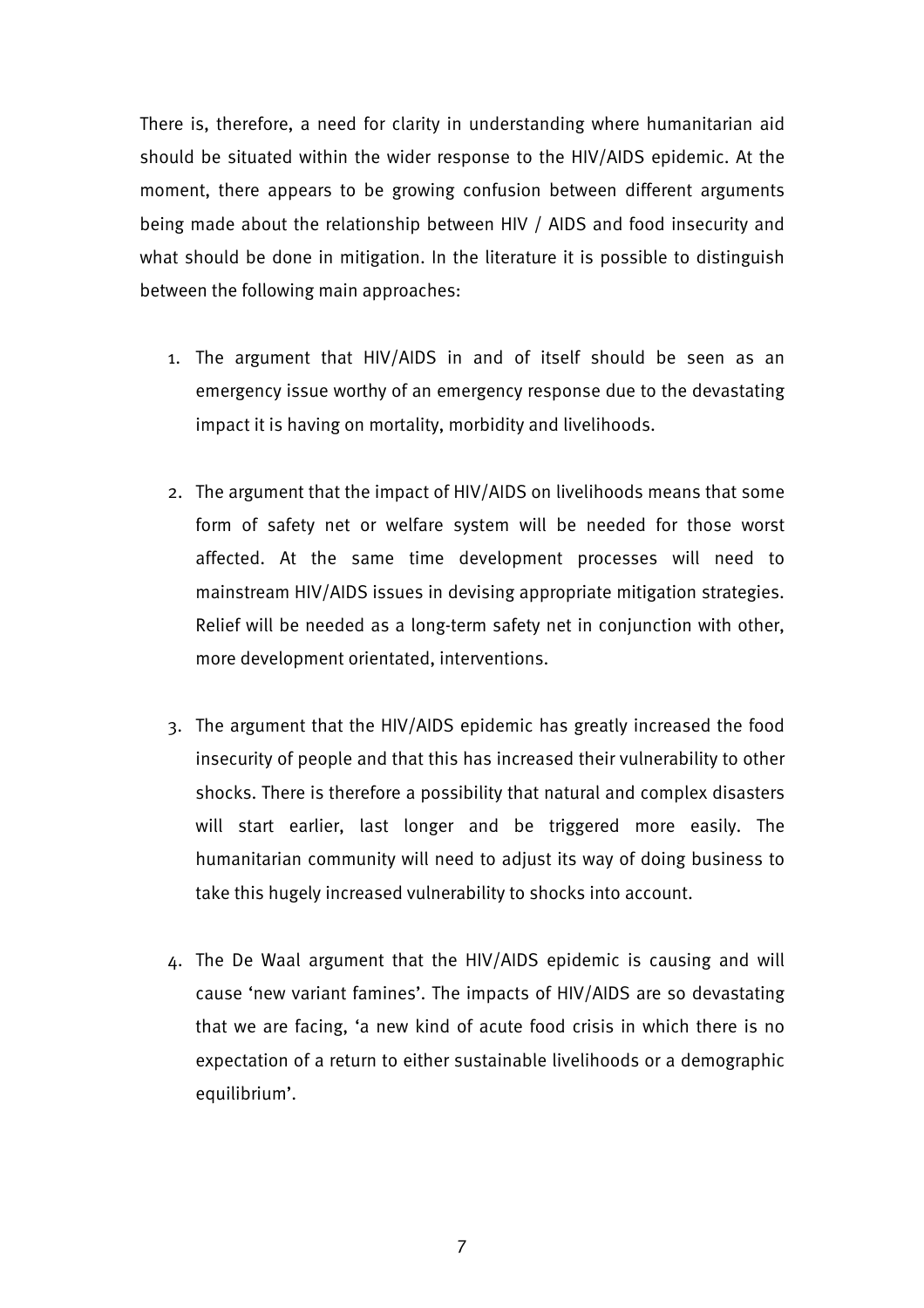In fact, none of these positions seem to be mutually exclusive. One can argue the need for long-term safety nets for those worst affected by HIV/AIDS at the same time as needing to analyse the likely impact of the epidemic on other types of shocks and what this means for humanitarian action. A worst case scenario for the impact of the epidemic is outlined in the new variant famine hypothesis.

The first two points show the need for a clear conceptual framework situating humanitarian aid in the overall response to the HIV/AIDS epidemic. This study will consider what this framework might look like and what this would mean for the architecture of the humanitarian system. The main focus of this proposed study, however, will be on the third point of this typology and the ways in which humanitarian aid needs to be re-thought to take the HIV/AIDS epidemic into account. In responding to a crisis in the context of an HIV/AIDS epidemic, humanitarian agencies clearly need to take HIV/AIDS into account, both in terms of policy and practical programming approaches. As Haddad and Gillespie (2001) argue, a HIV/AIDS 'lens' is needed. The study will make a start in holding this 'HIV lens' up to humanitarian programming (Gillespie and Loevinsohn 2003).

### 3. The Project

This study will aim to analyse the implications of the HIV/AIDS pandemic for humanitarian response. It will set out to map the ways in which the humanitarian community is currently addressing the links between HIV / AIDS and famine in southern Africa and aim to provide recommendations for good practice in addressing HIV / AIDS issues in emergencies. The main focus of the project will be on the links between HIV/AIDS and humanitarian programming in non-conflict situations. Issues of AIDS and conflict are also crucially important but are beyond the scope of this project.

The project will divide into two main areas. Firstly, it will address how the HIV/AIDS epidemic challenges conceptual issues around definitions of famine,

8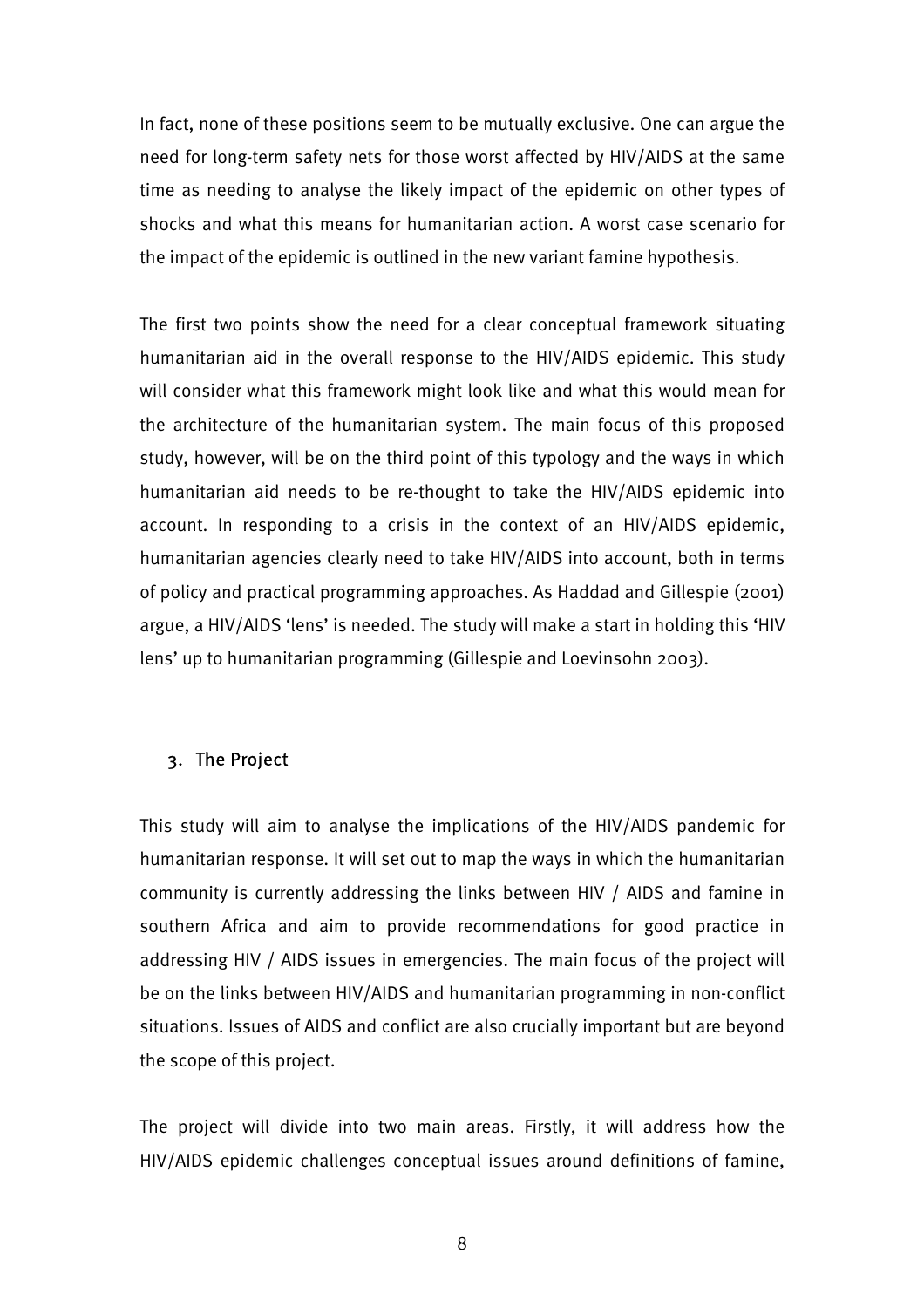humanitarianism, relief and development. The study will attempt to provide practitioners with a critical review of the issues and literature and suggest possible conceptual frameworks for understanding the debate.

The second area, and main focus of the field research, will be on the implications of the HIV/AIDS epidemic for humanitarian programming approaches. It will aim to document what is currently happening in southern Africa, in relation to the links between humanitarian response and HIV/AIDS and provide practical guidance to practitioners on possible good practice.

The Humanitarian Policy Group at ODI brings to this issue a proven track record in conducting field research and expertise in state of the art reviews in key areas of humanitarian policy. Through the Humanitarian Policy Network, ODI also has the capacity to disseminate research findings widely to key stakeholders in the humanitarian community.

ODI will develop a collaboration with the Department of International Health and Development at Tulane University, which will be involved in supporting the literature review, interviewing key US agencies, and participating in the fieldwork. Tulane's existing areas of expertise in public health, nutrition and HIV/AIDS will complement ODI's strengths in humanitarian policy.

The project will aim to build links with other institutions and research efforts that are underway in this area. It is anticipated that this initial piece of work will lead to further more detailed research, particularly at a community and household level on the impact of HIV/AIDS in acute crisis situations. The project will aim to identify relevant collaborations to take this forward, including with potential southern partners.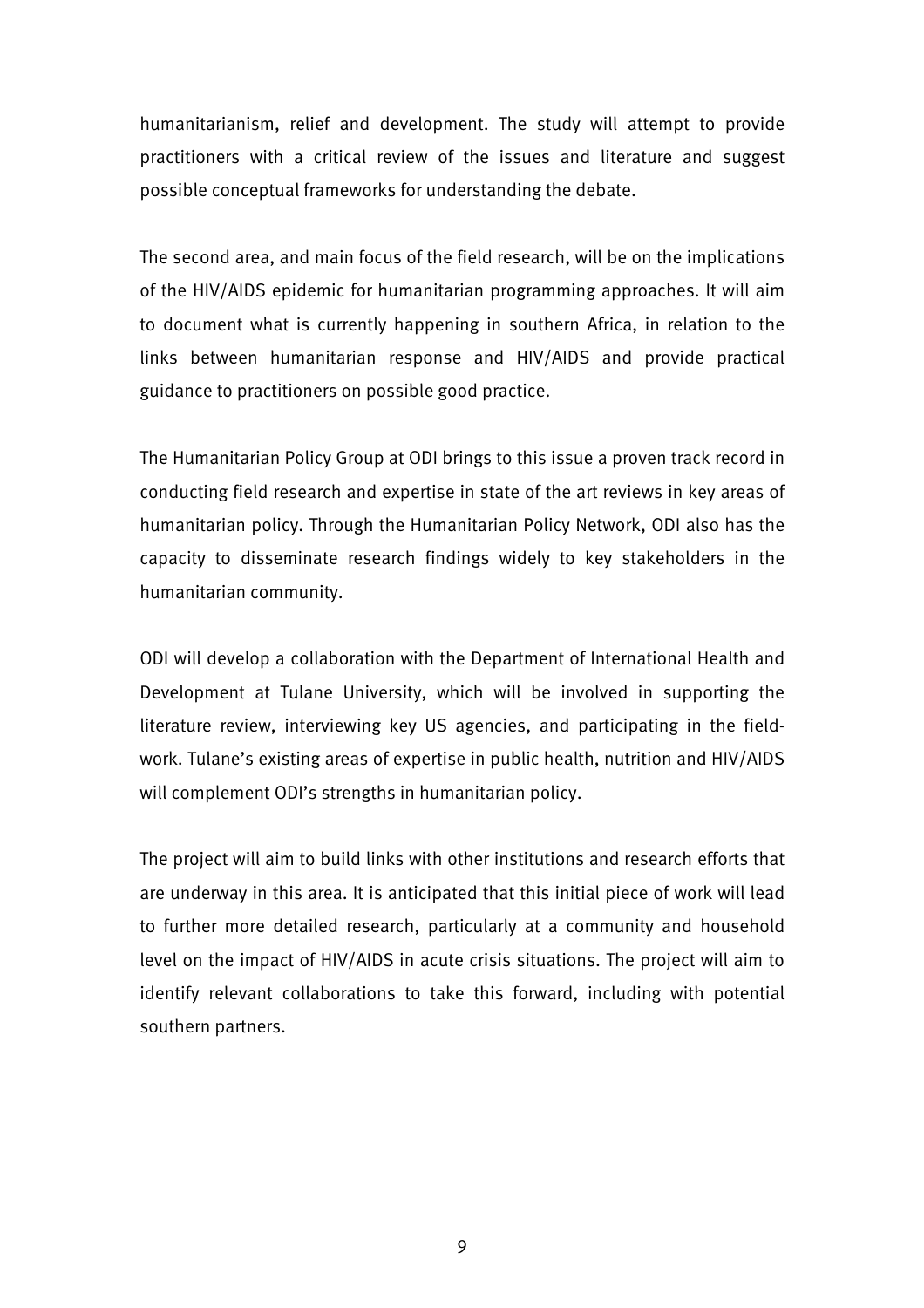## 4. Research Objectives and Key Research Questions

Research Objective 1: To provide humanitarian practitioners with a critical review of existing literature on HIV/AIDS and food security and a framework for understanding the interactions between HIV/AIDS, food security and famine.

### Research Questions:

- a. What are the key messages from the existing literature on HIV/AIDS and food security in relation to humanitarian aid? What conceptual frameworks and theoretical approaches are most useful for clearly mapping the relationship between HIV/AIDS and food security in crisis situations?
- b. Does the impact of HIV/AIDS mean that earlier humanitarian interventions are likely to be needed in future crises and that smaller shocks are likely to trigger crises?
- c. Does increased vulnerability to shocks due to HIV/AIDS imply that humanitarian aid will need to be sustained for longer periods?
- d. Does the devastating impact of the HIV/AIDS epidemic imply that some countries are likely to enter into permanent crisis and need humanitarian aid in the long-term?
- e. Any adequate response to HIV/AIDS clearly needs to encompass both relief and development activities. What should the role of the humanitarian community be and where does it fit within the wider response?

Research Objective 2: To summarise the lessons learnt by the humanitarian community from the crisis in southern Africa in dealing with the links between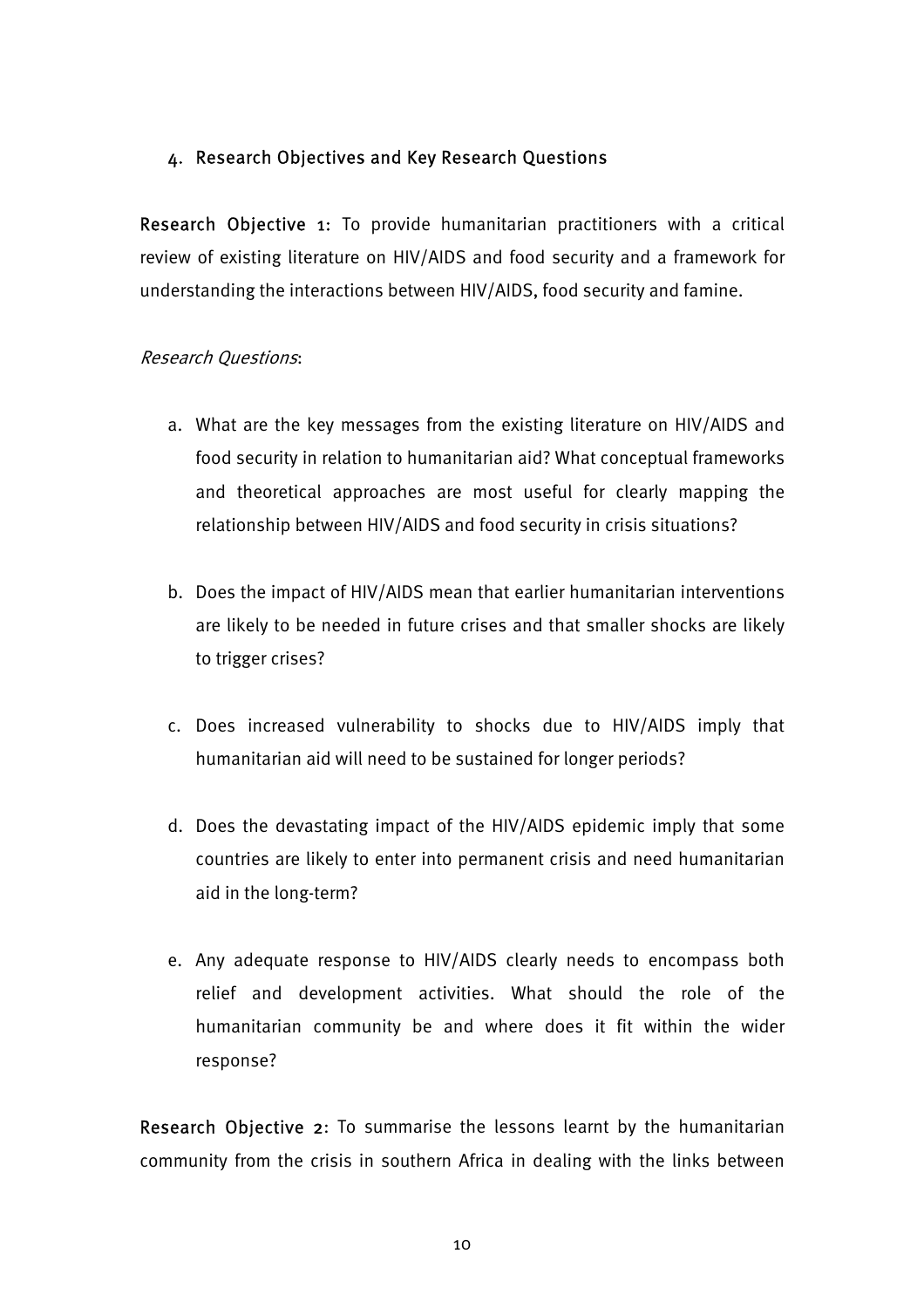HIV/AIDS and acute food insecurity and suggest possible avenues for future good practice.

## Research Questions:

The two over-arching questions guiding this part of the project will be:

- a. How has the humanitarian community incorporated the impact of the HIV/AIDS epidemic into its programming in response to the current crisis?
- b. What areas need to be developed in applying a HIV/AIDS lens to humanitarian programming in order to develop recommendations for good practice?

Within these broad questions, the study will focus on specific and practical findings and recommendations for humanitarian practitioners working at all stages of the programme cycle. Possible examples are described below:

- Early warning what new indicators are being developed and are needed? How can these be integrated into existing systems?
- Assessment what new tools have already been developed? How can HIV/AIDS issues best be incorporated into existing assessment methodologies?
- Targeting are different targeting criteria being used or needed and what implications does this have?
- Food Programming what adaptations are being made or should be made to food aid programming. For example, are different rations sizes needed, do the number and frequency of distributions have to be increased, do adjustments have to be made to nutrition programmes?
- Other sectors does the HIV/AIDS epidemic suggest that a wider response to need is required? If so, what other interventions are priorities? What additional interventions have been tried and how have they worked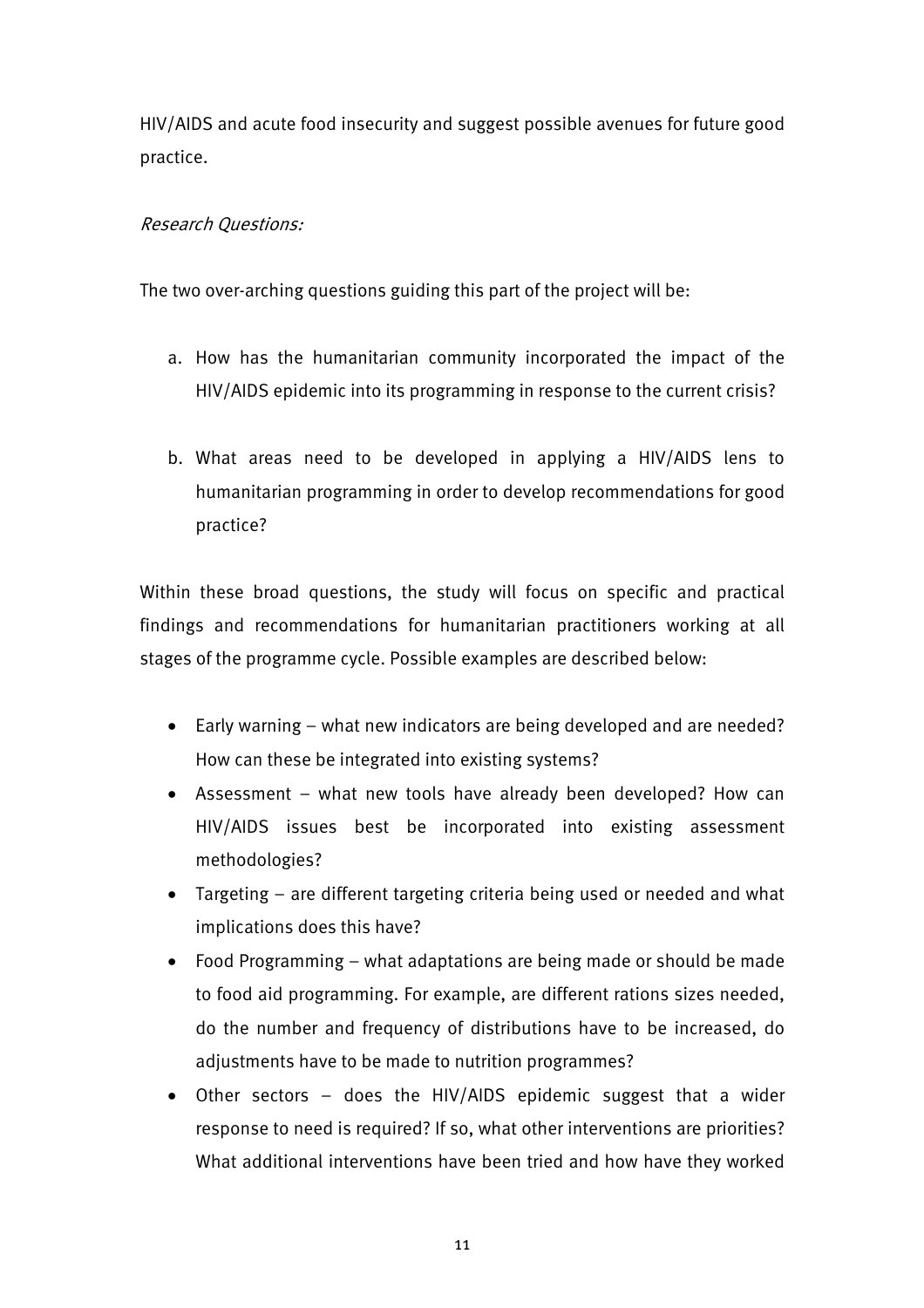in southern Africa? How should health service provision in emergencies incorporate HIV/AIDS issues?

- Partners who are the most appropriate deliverers of humanitarian assistance in the context of what will possibly become a longer term crisis?
- Monitoring and evaluation what M&E systems have been established and how do they incorporate HIV/AIDS issues?
- Linking relief and development how is the humanitarian community linking with the development one and vice versa?
- Long term welfare as the humanitarian community plans to phase out its current emergency operations, what contribution is the humanitarian community planning to make to address the need for long term welfare safety nets?

Some of these questions may prove beyond the scope of this initial study. It is envisaged that this study will identify key issues for further more detailed field research and relevant collaborations to take this forward.

## 5. Methodology

Overview: Desk-based and field interview methods will be used to gather data to address the research questions. A desk-based review of literature will be the principal method to address research objective one, the critical review of existing literature; while telephone, email, and in-depth personal interviews will be used to address research objective two, focusing on lessons learned and good practice in humanitarian programming. The overall aim is to gather quantitative and qualitative data for a judgement sample of agencies and persons within the Southern African 'humanitarian community.' While representing distinct activities and approaches, these methods (desk/literature and field/interview methods) work iteratively and interactively, as the desk-based literature review will help reveal the appropriate agencies (and persons within agencies) to interview as well as the specific formulation of questions; while the actual interviews will in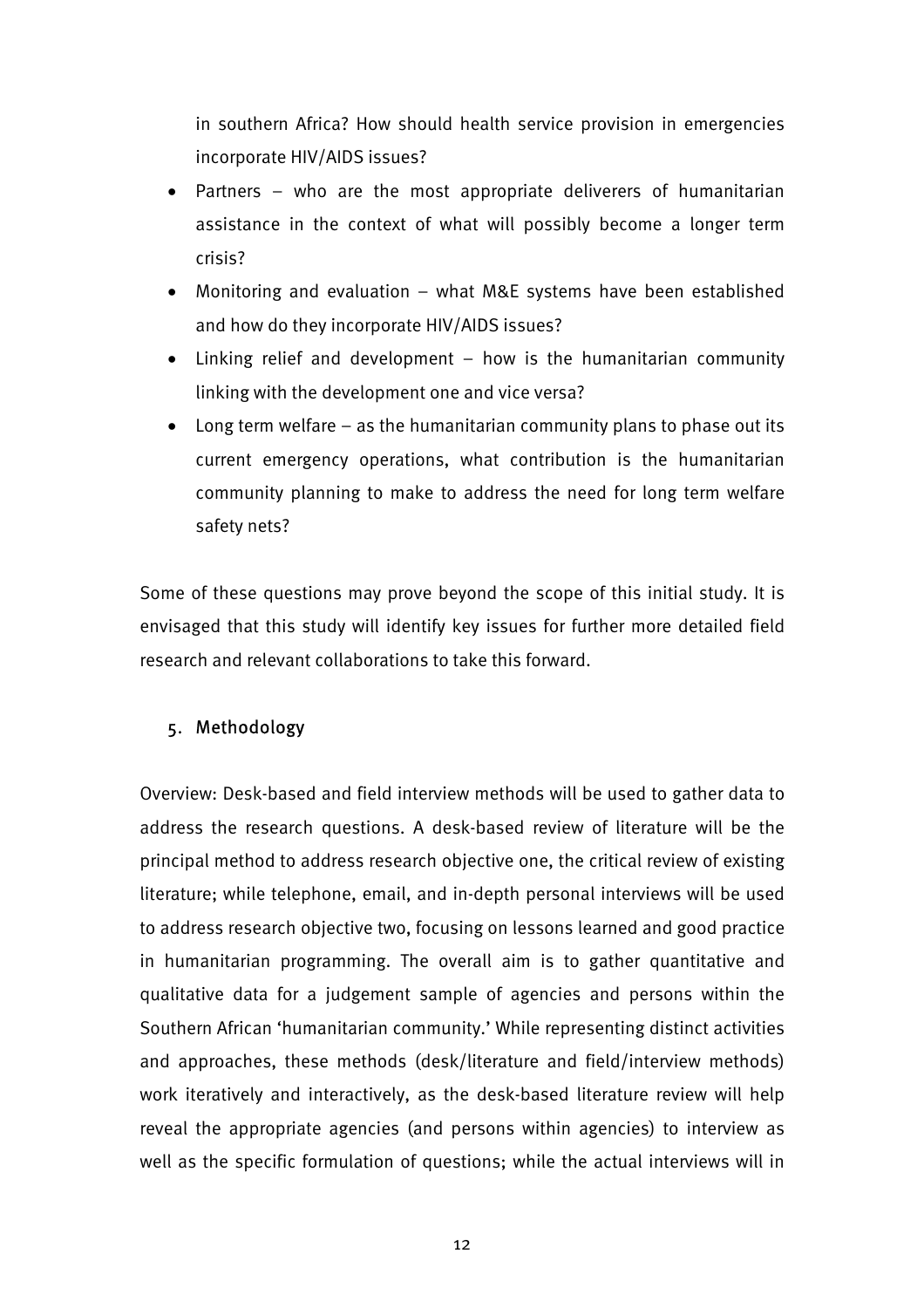turn generate pertinent new field reports, for example, to review and incorporate into final products. The research will be designed and led by the Humanitarian Policy Group at ODI with support from Tulane University's Department of International Health and Development

#### Phase One: Critical review of literature

This desk based research involves gathering, reviewing, and summarizing relevant literature from published and 'grey' literature. Published sources include standard relief, development and other journals, as well as internet publications; unpublished 'grey' literature comes from conference proceedings, internal agency or consultant reports, program descriptions, project websites, newsletters. The literature will represent empirical research, projects, and the organizational and policy context for humanitarian aid in Southern Africa. It will be reviewed and summarized according to the larger themes (introduced above) and key research questions with the specific aim of providing information useful to the humanitarian community as it attempts to responds to the HIV/AIDS pandemic. The literature review will also be used to develop an annotated bibliography and training materials as well as journal articles. This component of the project will be jointly conducted by the Humanitarian Policy Group at ODI and researchers from the Department of International Health and Development at Tulane University.

#### Phase Two: Lessons learned and good practice in humanitarian programming

Phase two involves visits to, and interviews with, agencies and key informants in headquarters (UK, US) and the field (various countries in southern Africa, to be determined) to gather data, and the compilation and analysis of agency and individual responses. Different instruments will be developed and tested, including (1) interview guidelines for in-depth, semi-structured interviews targeted to specific key informants in humanitarian relief, and (2) structured formal questionnaires to be administered (in person, by phone, or electronically) to additional managerial, technical, planning, operational and other relevant staff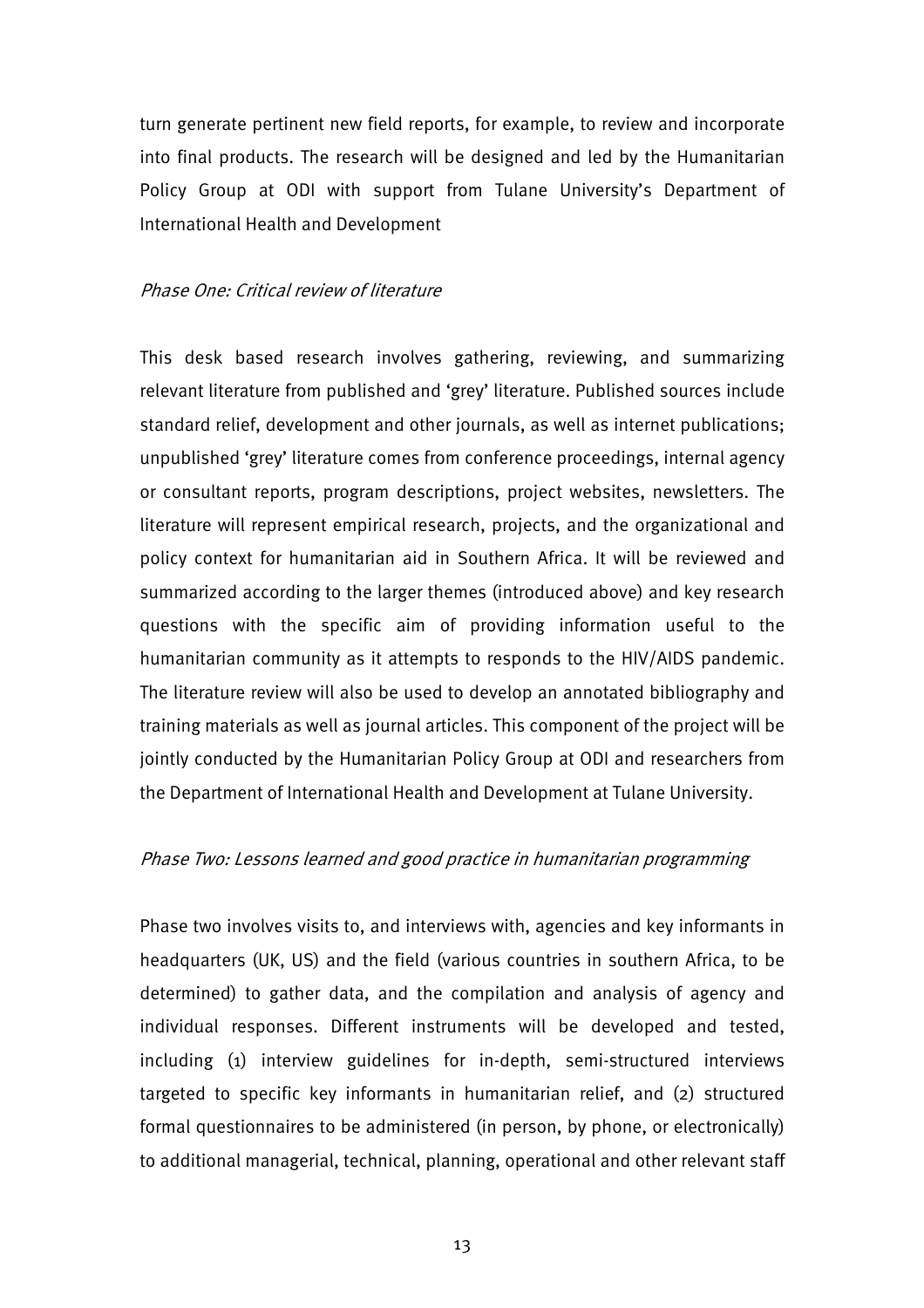of humanitarian agencies in the Europe and the US, as well as field offices in southern Africa, where possible and appropriate. A judgement sample of agencies will be used to capture, given limited time and funds, the range of key criteria needed to effectively address the research questions.

| Possible criteria in selection of a sample of agencies     |  |  |  |  |  |
|------------------------------------------------------------|--|--|--|--|--|
| Government, non-government, UN, community-based, church    |  |  |  |  |  |
| based, applied research                                    |  |  |  |  |  |
| Type of programs: whether food aid, health, child focused, |  |  |  |  |  |
| nutrition, home-based care                                 |  |  |  |  |  |
| Location of operations: urban, peri-urban, rural           |  |  |  |  |  |
| Local, community, national, international                  |  |  |  |  |  |

Judgement sample: Generally, 'quality not quantity' of responses is needed, as the goal is to generate accurate, meaningful information from informed persons in relevant agencies that can contribute to planning, training and thus improved response. Thus we envision interviewing about 30 persons in-depth from about 15 agencies in the field in 2-4 Southern African ountries, while structured questionnaires (administered through email, paper, in-person or by phone) qcan quickly and effectively reach a much larger number,, perhaps over 100 persons from about 30-40 agencies in the US, UK and in southern Africa.

### Analysis

Data from the field interviews and questionnaires will be analysed both quantitatively and qualitatively. Quantitative analysis will be used to represent important issues in the status and trends in programming and knowledge for the southern African humanitarian relief community (i.e., % addressing HIV issues in programming, % agencies with clear policies on HIV/AIDS). Qualitative analysis will be used to develop a case study on the ways in which the humanitarian system incorporated issues of HIV/AIDS into policy and programming in responding to the southern Africa crisis.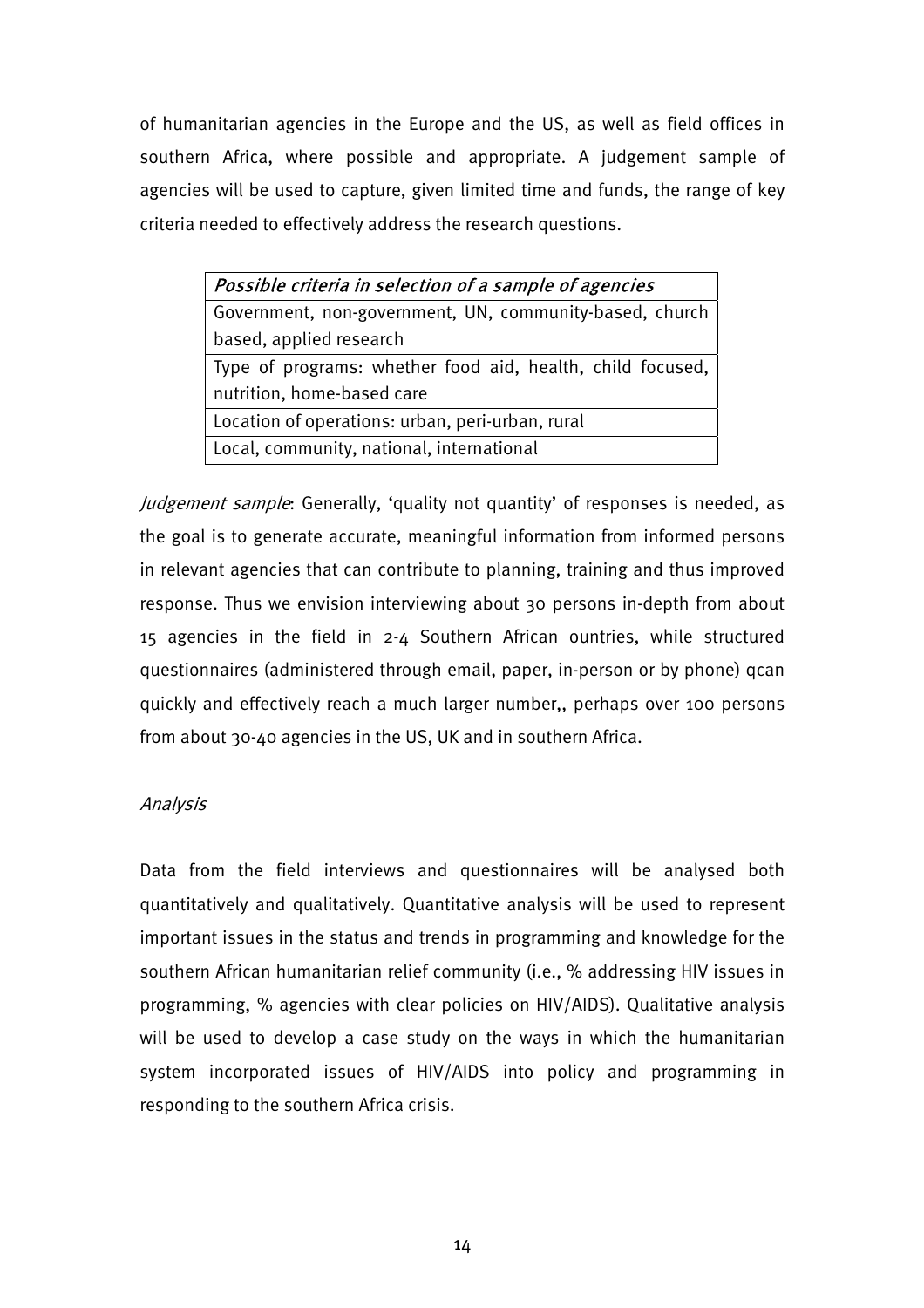Variation in interviewees and agencies will allow analysis of different agency policies and programming in relation to key criteria expected to differentiate agency responses, such as funding sources, agency mandate, type and scale of program, and methods of implementation. Specific responses relating to (individual) roles and functions can be compared across agencies, for example; while agency responses can be compiled into representative 'patterns of response' by type of agency (see below) and other factors.

Data from all sources can be compiled and analysed using mixed-methods to provide an in-depth, qualitative and rich case study of the response of the humanitarian community, and specific actors within this heterogeneous community, to the HIV/AIDS crisis. Findings in turn will help identify new research gaps and hypotheses, and perhaps most importantly, help promote dialogue and social learning within the humanitarian community about effective responses humanitarian programming in the context of the HIV/AIDS epidemic.

| Location                                                                                       | Agencies targeted                                                                                                                                      | <b>Themes</b>                                                                 | Individual<br>interviewees                                                                                          | <b>Research methods</b>                                                                                                                                                                                                                                                              |
|------------------------------------------------------------------------------------------------|--------------------------------------------------------------------------------------------------------------------------------------------------------|-------------------------------------------------------------------------------|---------------------------------------------------------------------------------------------------------------------|--------------------------------------------------------------------------------------------------------------------------------------------------------------------------------------------------------------------------------------------------------------------------------------|
| $\ln$<br>Southern<br>Africa<br>$2 - 4$<br>countries,<br>e.g.<br>Malawi,<br>Zambia,<br>Zimbabwe | International &<br>national relief<br>agencies;<br>Government relief<br>boards;<br>Donor/aid agencies;<br>Community-based<br>delivery<br>organizations | Operations and<br>implementation;<br>micro-level<br>policies and<br>practice  | Field staff in a<br>range of<br>managerial,<br>logistic,<br>medical,<br>program design,<br>other specialty<br>areas | In-depth interviews<br>with key informants in<br>selected agencies<br>using semi-structured<br>format<br>Paper, email or phone<br>structured<br>questionnaire to<br>selected other field<br>staff<br>Document review<br>(reports, assessments,<br>budgets, new program<br>proposals) |
| In UK (and<br>Europe)                                                                          | UK-based<br>(European) HQs of<br>international NGO<br>relief agencies,<br>donors                                                                       | Macro policies of<br>agencies;<br>programming<br>priorities and<br>intentions | Program officers<br>for southern<br>Africa                                                                          | Phone and email<br>interviews with key<br>informants<br>Document review<br>(internal reports,<br>policies, new<br>programs)                                                                                                                                                          |
| In US (by<br>Tulane)                                                                           | US based HQ<br>Donors (USAID, WB)<br>Applied research<br>(IFPRI)                                                                                       | Macro policies of<br>agencies;<br>programming<br>priorities and<br>intentions | Program officers<br>for southern<br>Africa                                                                          | Phone and email<br>interviews with key<br>informants<br>Document review                                                                                                                                                                                                              |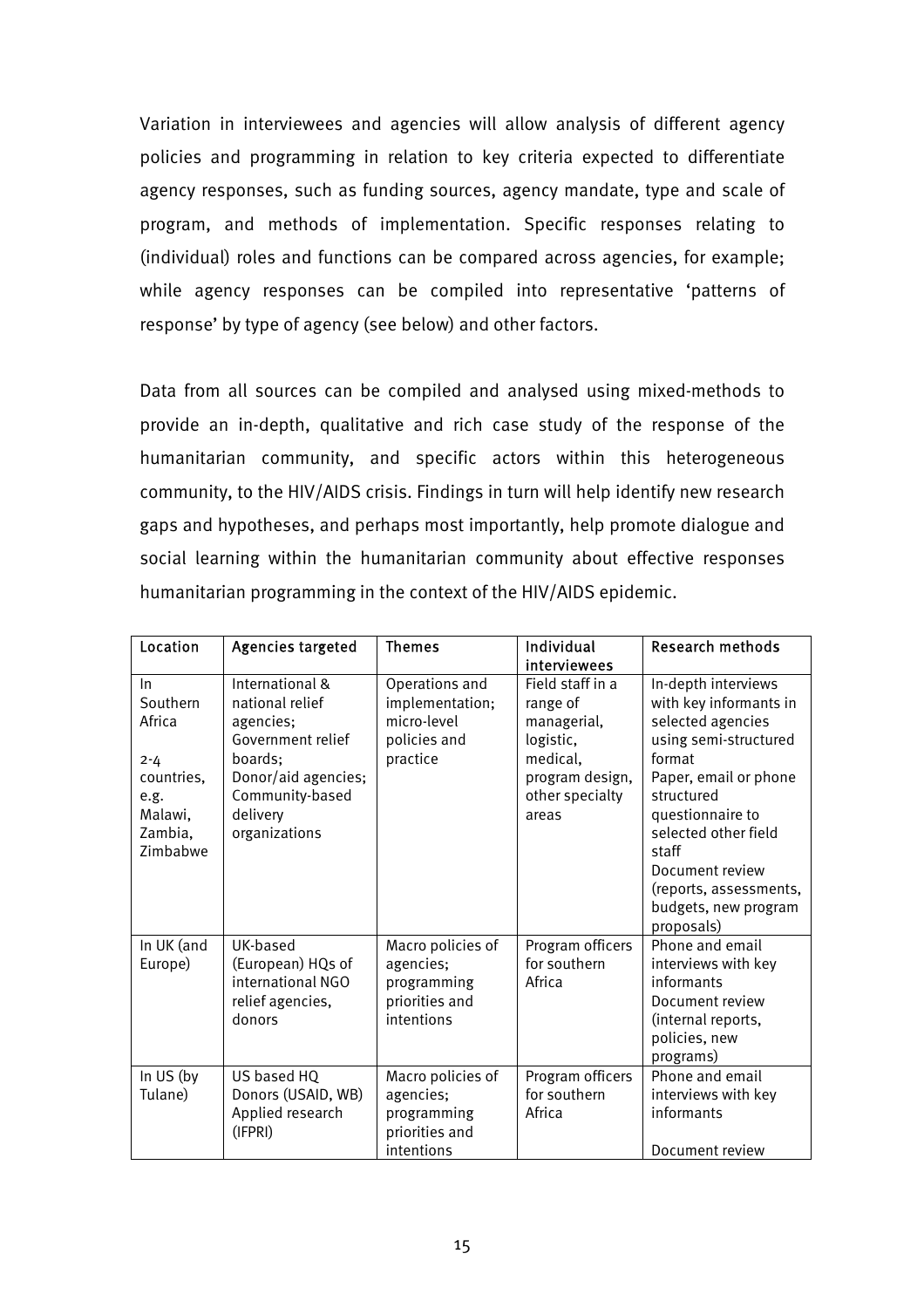## 6. Communication/Dissemination Strategy

One of the core strengths of the Humanitarian Policy Group in ODI is its ability to disseminate findings widely to key audiences. The HPG mailing list and HPN membership network enables findings to be sent directly to over five thousand key humanitarian practitioners, policy makers and researchers. Further discussion of the findings would be ensured by holding workshops in both the UK and Southern Africa and 1-2 electronic seminars using the internet, to discuss, debate and advance the findings from the literature review and field-work.

The widely used HPN website (45,000 hits per month) ensures that all research is freely available to those with web access and the reports will be posted on other heavily used humanitarian websites such as ReliefWeb. In addition, a CD Rom containing all of the research will be produced and disseminated to key stakeholders in southern Africa to reach those without web access.

The findings of the study will be communicated through a series of publications, electronic media and briefings including:

- An HPG Briefing Paper summarising key findings.
- An HPG Report
- Articles in a peer reviewed journal
- UK and southern Africa workshops to present findings to key audiences.
- A series of linked web-pages
- Electronic seminars to discuss, debate and advance findings from the literature review and field-work
- An article in Humanitarian Exchange (the Humanitarian Practice Network newsletter)
- A CD Rom for dissemination to field staff in southern Africa without web access.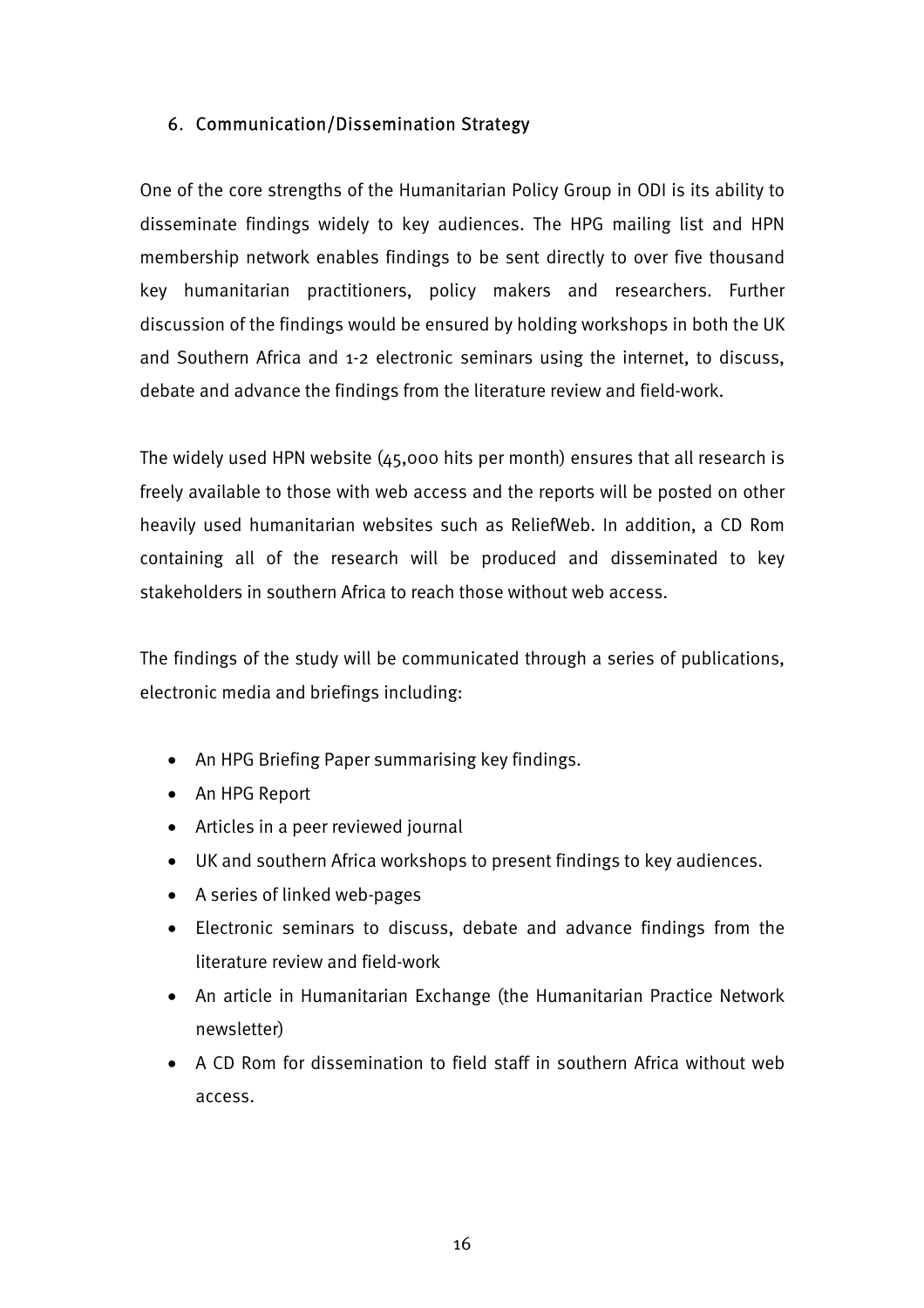# 7. Timeline

| Activity                    | Apr | May | June | July | Aug | Sep | Oct | Nov | Dec |
|-----------------------------|-----|-----|------|------|-----|-----|-----|-----|-----|
| Initial report - literature |     |     |      |      |     |     |     |     |     |
| review / conceptual         |     |     |      |      |     |     |     |     |     |
| framework, draft review     |     |     |      |      |     |     |     |     |     |
| report                      |     |     |      |      |     |     |     |     |     |
| Instrument design,          |     |     |      |      |     |     |     |     |     |
| testing and                 |     |     |      |      |     |     |     |     |     |
| identification of sample    |     |     |      |      |     |     |     |     |     |
| agencies and field work     |     |     |      |      |     |     |     |     |     |
| planning.                   |     |     |      |      |     |     |     |     |     |
| Field work, southern        |     |     |      |      |     |     |     |     |     |
| Africa workshop,            |     |     |      |      |     |     |     |     |     |
| preliminary analysis and    |     |     |      |      |     |     |     |     |     |
| draft report                |     |     |      |      |     |     |     |     |     |
| Structured                  |     |     |      |      |     |     |     |     |     |
| questionnaire               |     |     |      |      |     |     |     |     |     |
| adminstration               |     |     |      |      |     |     |     |     |     |
| Report writing              |     |     |      |      |     |     |     |     |     |
| London and field            |     |     |      |      |     |     |     |     |     |
| workshops, electronic       |     |     |      |      |     |     |     |     |     |
| seminar, CD ROM             |     |     |      |      |     |     |     |     |     |
| dissemination               |     |     |      |      |     |     |     |     |     |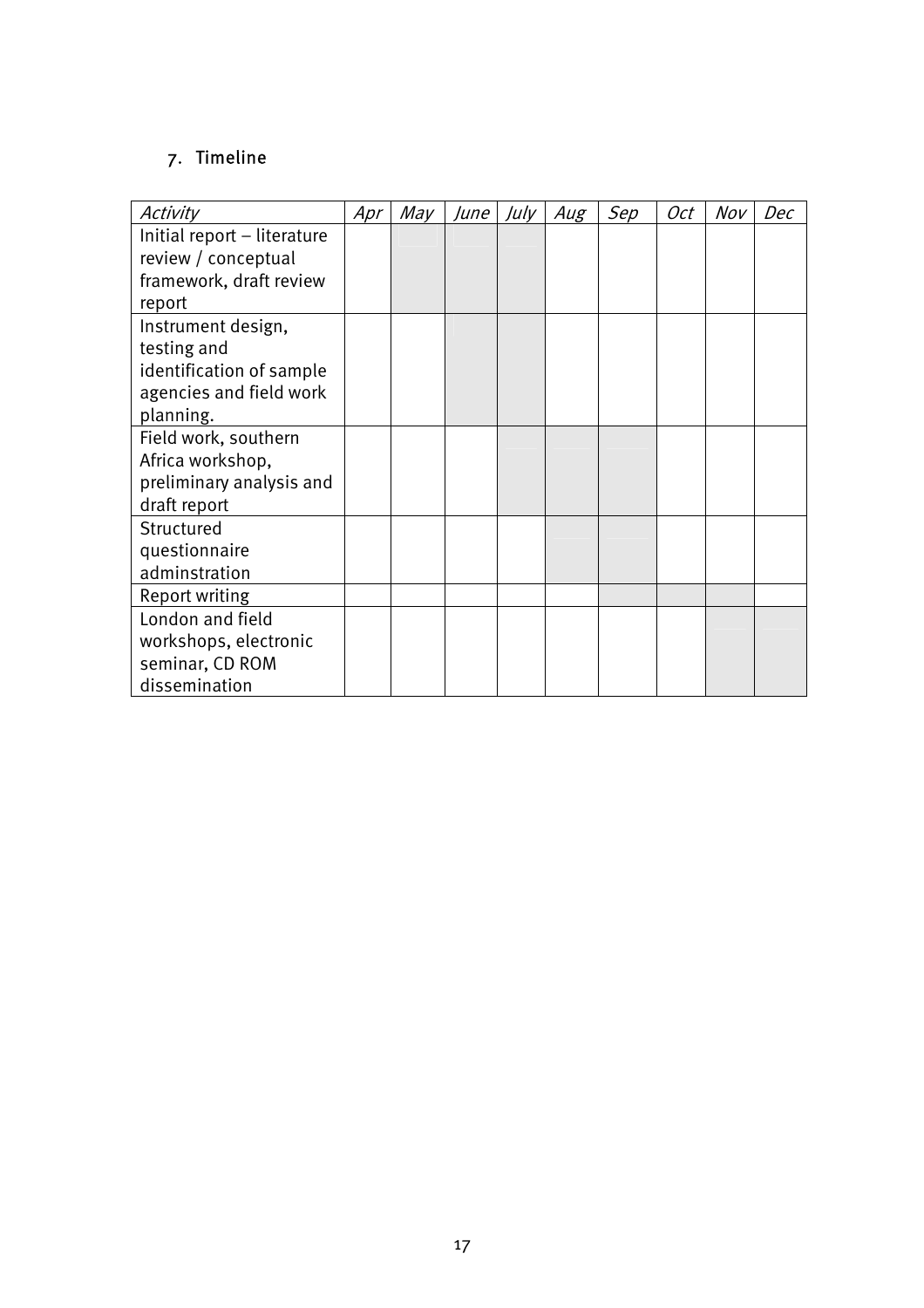#### 8. References

Baier, E. 1997, The impact of HIV/AIDS on rural households / communities and the need for multisectoral prevention and mitigation strategies to combat the epidemic in rural areas, Food and Agriculture Organisation, Rome.

Barnett, T. & Whiteside, A. 2002, AIDS in the twenty-first century: disease and globalisation Palgrave, Macmillan, Basingstoke.

Baylies, C. 2002, "The impact of AIDS on rural households in Africa: a shock like any other?", *Development and Change 33 (4)* no. 33 (4), pp. 611-632.

Baylies, C. and Bujra, J., 2000, AIDS Sexuality and Gender in Africa, Routledge, London and New York

Bonnard P. 2002, HIV/AIDS mitigation: using what we already know, FANTA, Food and nutrition technical assistance.

Bradbury, M., 2000, *Normalising the crisis in Africa*. The Journal of Humanitarian Assistance

CAFOD, 2001, The silent emergency: HIV/AIDS in conflict and disasters – issues and recommendations for those working in emergency situations, London

Corbbett, J. 1988, "Famine and household coping strategies", World Development, vol. 16, no. (9).

Darcy, J., Griekspoor, A., Harmer, A., Watson, F., 2002, Report of a case study on the southern Africa crisis, Research Project 'Measuring Humanitarian Needs, DRAFT

De Waal, A., 2002, 'New Variant Famine' in Southern Africa, Presentation for SADC VAC Meeting, Victoria Falls, October 2002

De Waal A. & Whiteside, A. 2003, 'New variant famine' in southern Africa Paper to be submitted for publication.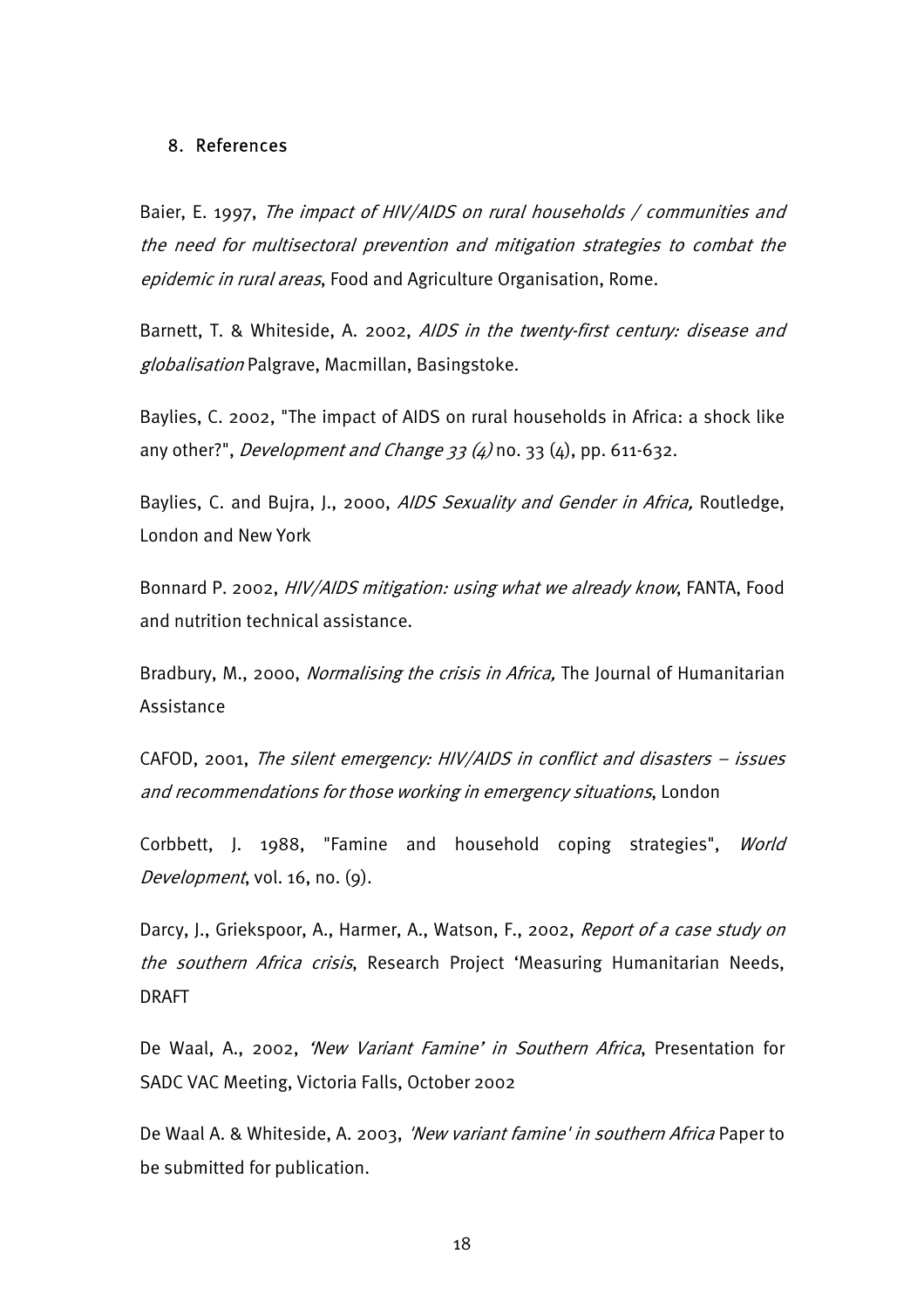De Waal, A. 2002, "'AIDS related national crises' in Africa: food security, governance and development partnerships", IDS Bulletin, vol. Vol 33, no. No 4.

De Waal, A. & Whiteside, A. 2002, New Variant Famine: AIDS and food crisis in southern Africa.

De Waal, A. & Tumushabe, J. 2003, HIV / AIDS and food security in Africa; a report for DFID, DFID, DFID.

Dercon, S. 2002, "Income risk, coping strategies and safety nets", World Bank Research Observer, vol. Vol 17, no. No 2.

Devereux, S. 2002, State of disaster: causes, consequences and policy lessons from Malawi, ACTIONAID.

FANTA 2002, Potential Uses of Food Aid to Support HIV/AIDS Mitigation Activities in Sub-Saharhan Africa, Food and Nutrition Technical Assistance.

Food and Agriculture Organisation 2001, The impact of HIV/AIDS on food security, FAO - Committee on World Food Security, Rome.

Food Economy Group 2002, Household food security and HIV/AIDS: exploring the linkages A concept paper.

Gillespie, S. & Loevisohn, M. 2003, HIV/AIDS, food security and rural livelihoods: understanding and responding, IFPRI ISNAR and RENEWAL.

Haddad, L. & Gillespie, S. 2001, Effective food and nutrition policy responses to HIV/AIDS: what we know and what we need to know, Food consumption and nutrition division, International Food Policy Research Institute, Washington DC, No. 112.

IFPRI 2002, Fighting famine in Southern Africa: steps out of the crisis, IFPRI, Washington DC, Issue Brief.

IFRC 2002, Southern Africa Programme Update No 2, International Federation of the Red Cross.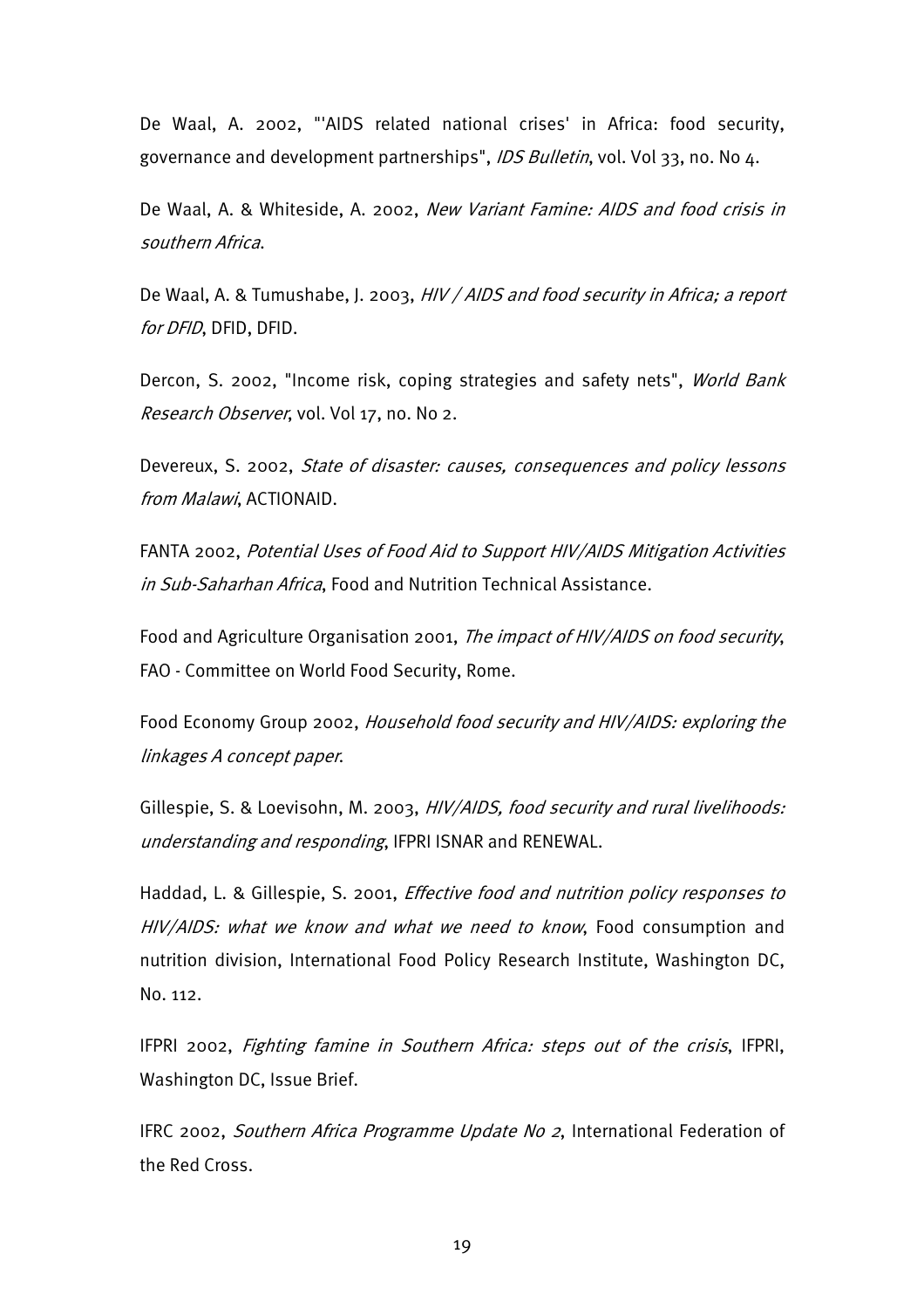Lundberg, M., Over, M., & Mujinja, P. 2001, Sources of financial assistance for households suffering an adult death in Kagera, Tanzania, World Bank, Washington.

Morris J. 2003, A new kind of emergency: HIV/AIDS and the crisis in southern Africa, US Department of State; International Information Programs.

Mutangadura, G., Mukurazita, D., & Jackson, H. 1999, A review of household and community responses to the HIV/AIDS epidemic in the rural areas of sub-Saharan Africa, UNAIDS Best Practice Collection.

Ntata P. 2003, Improving the emergency programme's focus on the needs of individuals, households and communities affected by the HIV/AIDS pandemic.

Piot, P. 2000, HIV/AIDS and emergencies: a call for action, UNAIDS, Geneva.

Piwoz, E. & Preble, E. 2000, HIV/AIDS and nutrition: a review of the literature and recommendations for nutritional care and support in sub-Saharan Africa, Support for Analysis and Research in Africa (SARA) project Bureau for Africa, Office of Sustainable Development USAID.

Roe, E., 1991, Development narratives or making the best of blueprint development, World Development, Vol 19, No 4

Rugalema, G., 2000, Coping or Struggling? A journey into the impact of HIV/AIDS on rural livelihood in southern Africa, Review of African Political Economy 27(86)

Save the Children UK & Oxfam 2002, HIV/AIDS and food insecurity in southern Africa, Oxfam and Save the Children UK.

Sen, A. 1981, Poverty and famines Clarendon Press, Oxford.

Shah, M., Osborne, N., Mbilizi, T., & Vilili, G. 2002, *Impact of HIV/AIDS on* agricultural productivity and rural livelihoods in the central region of Malawi, CARE International in Malawi.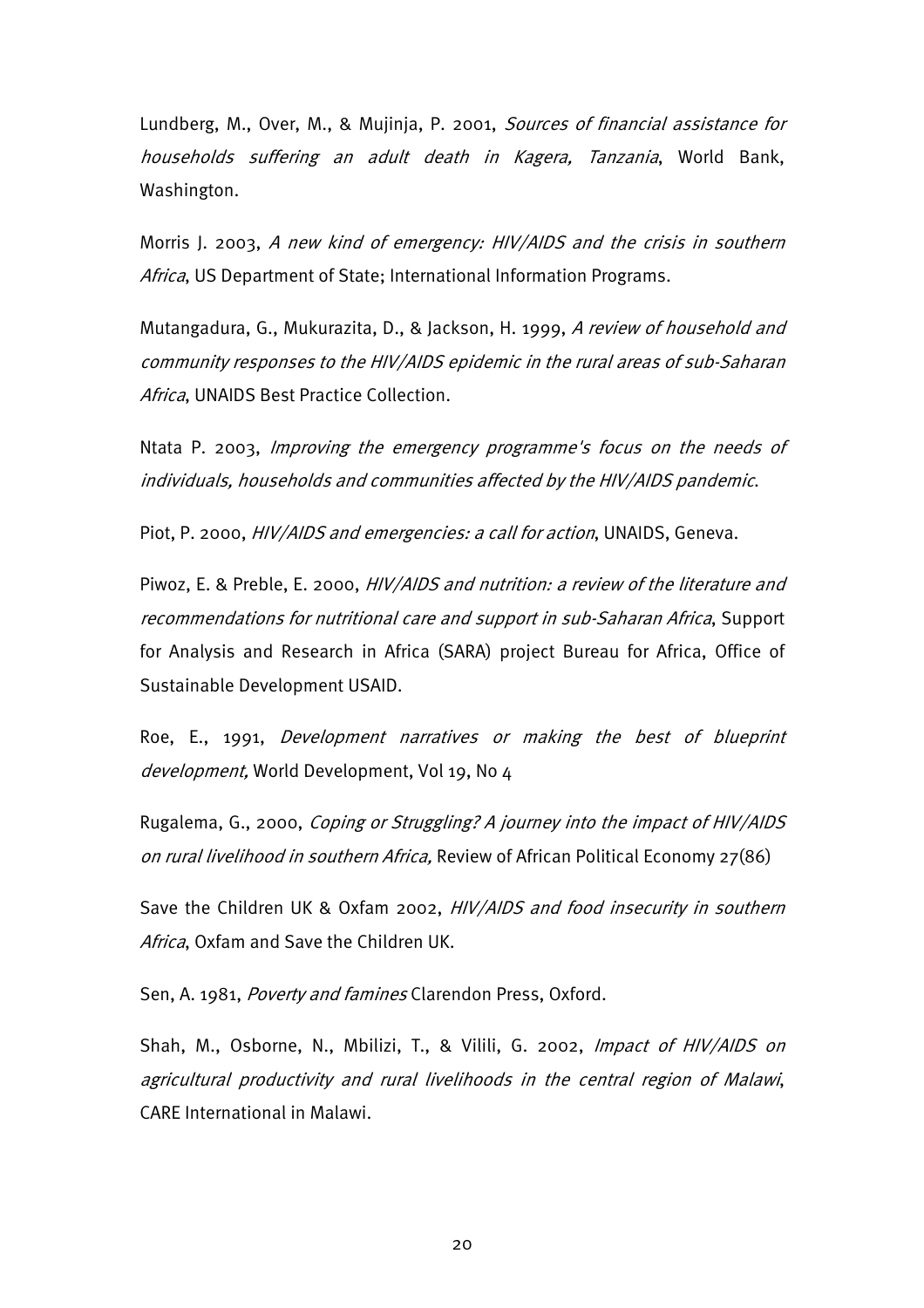Smith, A. 2002, "HIV/AIDS and emergencies: analysis and recommendations for practice", HPN Network Paper 38.

Stokes, S. 2003, Measuring impacts of HIV/AIDS on rural livelihoods and food security, Food and Agriculture Organisation, Rome.

Topouzis, D. 1998, The implications of HIV/AIDS for rural development policy and programming: focus on sub-Saharan Africa, UNDP, New York.

UNAIDS, 1997, Refugees and AIDS, Best practice collection

UNAIDS & RIASCO, 2002, Consultation on HIV/AIDS and the southern Africa humantarian crisis, meeting report, Johannesburg.

UNAIDS/WHO, 2002, AIDS Epidemic Update, UNAIDS and WHO.

USAID, 2002, HIV/AIDS and agriculture, food security and nutrition, Report of USAID Workshop

Vulnerability Assessment Committee 2002, Regional food security assessment report, September 2002.

White, J. & Robinson, E. 2000, HIV/AIDS and rural livelihoods in southern Africa, Natural Resource Institute, Chatham UK, Policy Series 6.

World Bank 2003, Mitigating the food crisis in southern Africa: from relief to development, World Bank Environment Rural and Social Development.

World Food Programme 2001, WFP, food security and HIV/AIDS, World Food Programme, Rome.

World Food Programme 2002, Executive summary of the first mission of the special envoy to Lesotho, Malawi, Mozambique, Swaziland, Zimbabwe and Zambia.

World Food Programme 2003, Programming in the era of AIDS: WFP's response to HIV/AIDS, World Food Programme, Rome.